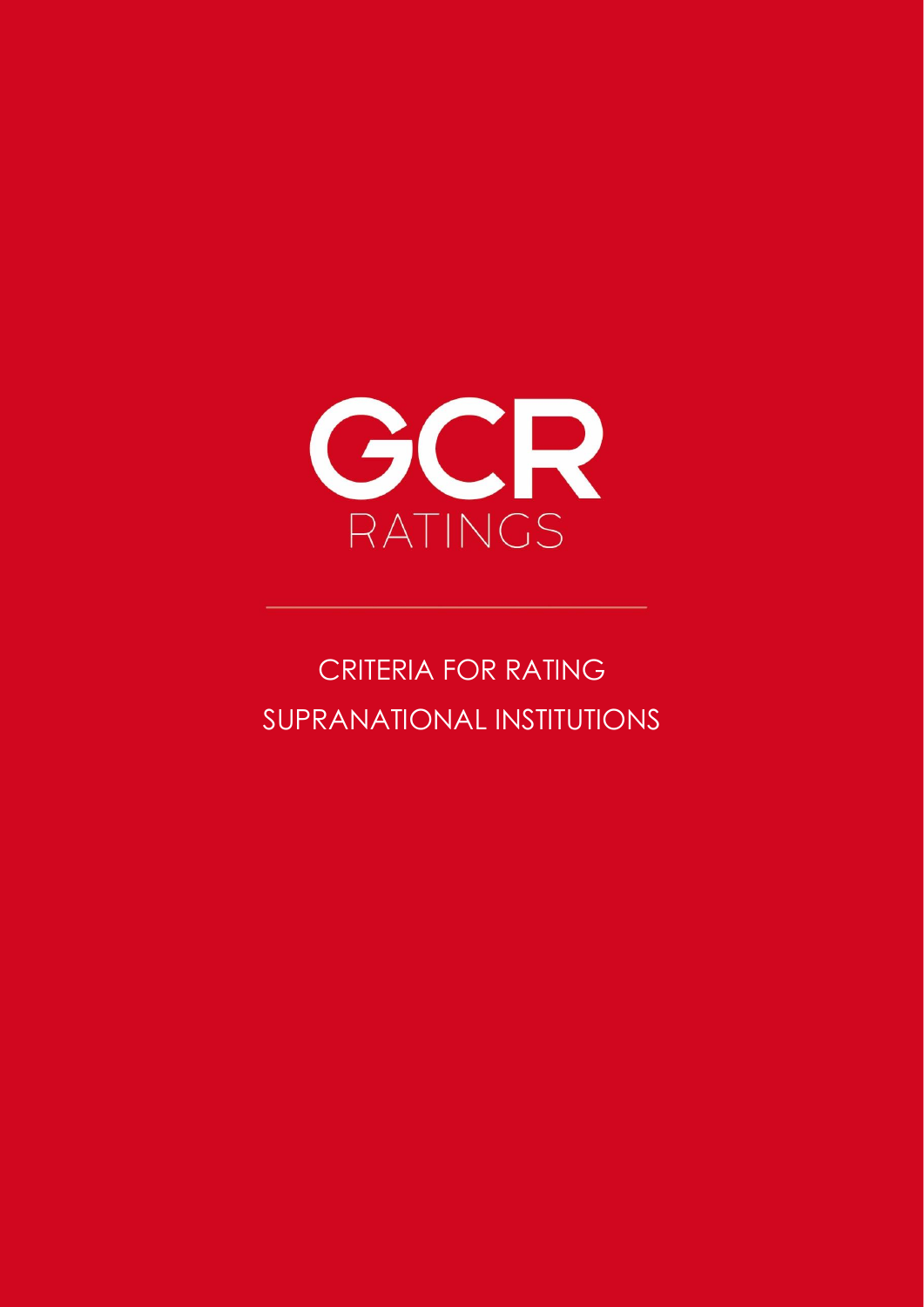## **Table of Contents**

| 5  |
|----|
| 6  |
| 7  |
|    |
| 8  |
| 9  |
| 10 |
|    |
|    |
| 11 |
| 11 |
| 12 |
| 14 |
| 16 |
|    |
| 17 |
|    |
| 17 |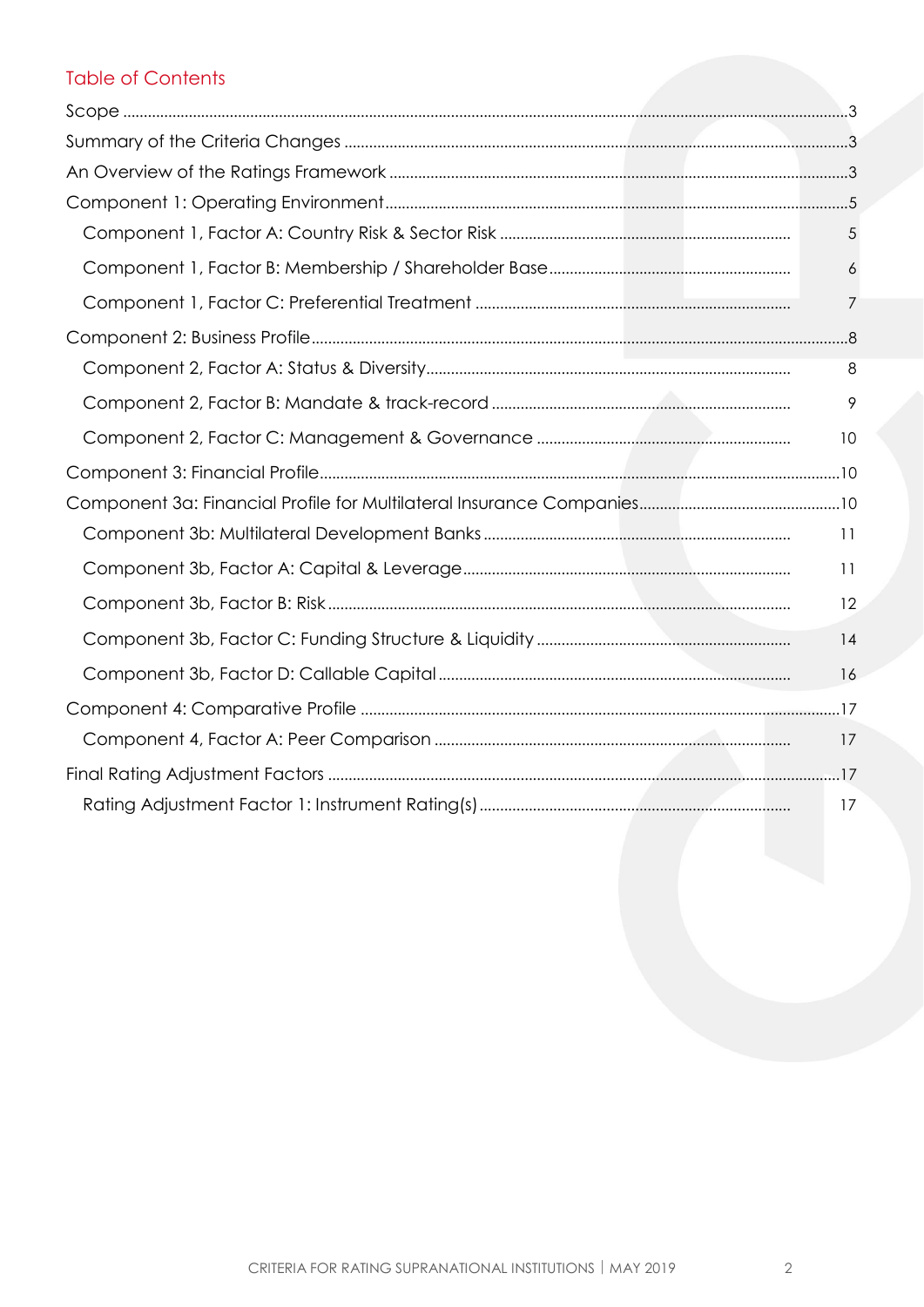## <span id="page-2-0"></span>Scope

1. Supranational Institutions ('SIs') are typically established by several sovereign governments and are mandated to promote member country social and economic development, regional integration, expansion of cross-border trade, to support the public policy of their members or increase financial capacity in a specific market. They are often not subject to national regulation, taxes, or commercial law and tend to transcend national boundaries. Due to the fact that these entities often operate in underpenetrated markets and fulfill countercyclical or market access roles they often carry more risk than commercial institutions. However, to mitigate this risk they also often have higher amounts of capital than commercial institutions and benefit from preferential treatment and callable capital from their member states and shareholders.

## <span id="page-2-1"></span>Summary of the Criteria Changes

- 2. The criteria is a material departure from the previous criteria, titled *'Global Criteria for rating multilateral development banks, updated September 2017'*. The major changes to the criteria include the alignment to the broader GCR ratings framework and the broadening of the criteria to allow for the assessment of 'bank-like' and 'insurance like' entities under one (albeit modified) approach. This has been accomplished to ensure consistency within the asset class and across the GCR ratings universe.
- 3. The criteria adopts the majority of the GCR ratings framework, although not the use of group classification and support criteria and we exclude elements of the Country Risk criteria, which are not applicable for Supranationals, such as country risk hurdles and floors (*see Criteria for GCR Ratings Framework*). The management & governance criteria has been adopted. At the same time, we borrow heavily from other asset classes for elements of the operating environment and financial profile assessments. Within the company profile, we look at the supranational entity's status, mandate and track-record. Additional factors within the financial profile include the potential uplift for callable capital.

## <span id="page-2-2"></span>An Overview of the Ratings Framework

- 4. In order to improve the comparability and transparency of the ratings, GCR have adopted a framework (see below) with publicly available scoring for the major rating components. The goal is to allow each stakeholder (issuer, investor, regulator, counterparty etc.) to know in detail, each of the major rating drivers and ultimately what factors may change the ratings in the future.
- 5. To achieve this, GCR has adopted four major rating components (operating environment, business profile, financial profile and comparative profile), which are all broken down into two or three major factors and sub-factors, with a publicly disclosed positive or negative score assigned to each. The summation of the scores determines the GCR Risk Score, which is translated, using the GCR Anchor Credit Evaluator, into the Anchor Credit Evaluation (ACE) and then using final rating adjustment factors into issue(r) credit ratings. It is important to note that there are no fixed weightings for the components, factors or sub-factors.
- 6. To understand the following criteria, GCR recommends that it is read in conjunction the 'Criteria for the *GCR Ratings Framework'*, which will provide a more detailed view on Country Risk, Group Classification &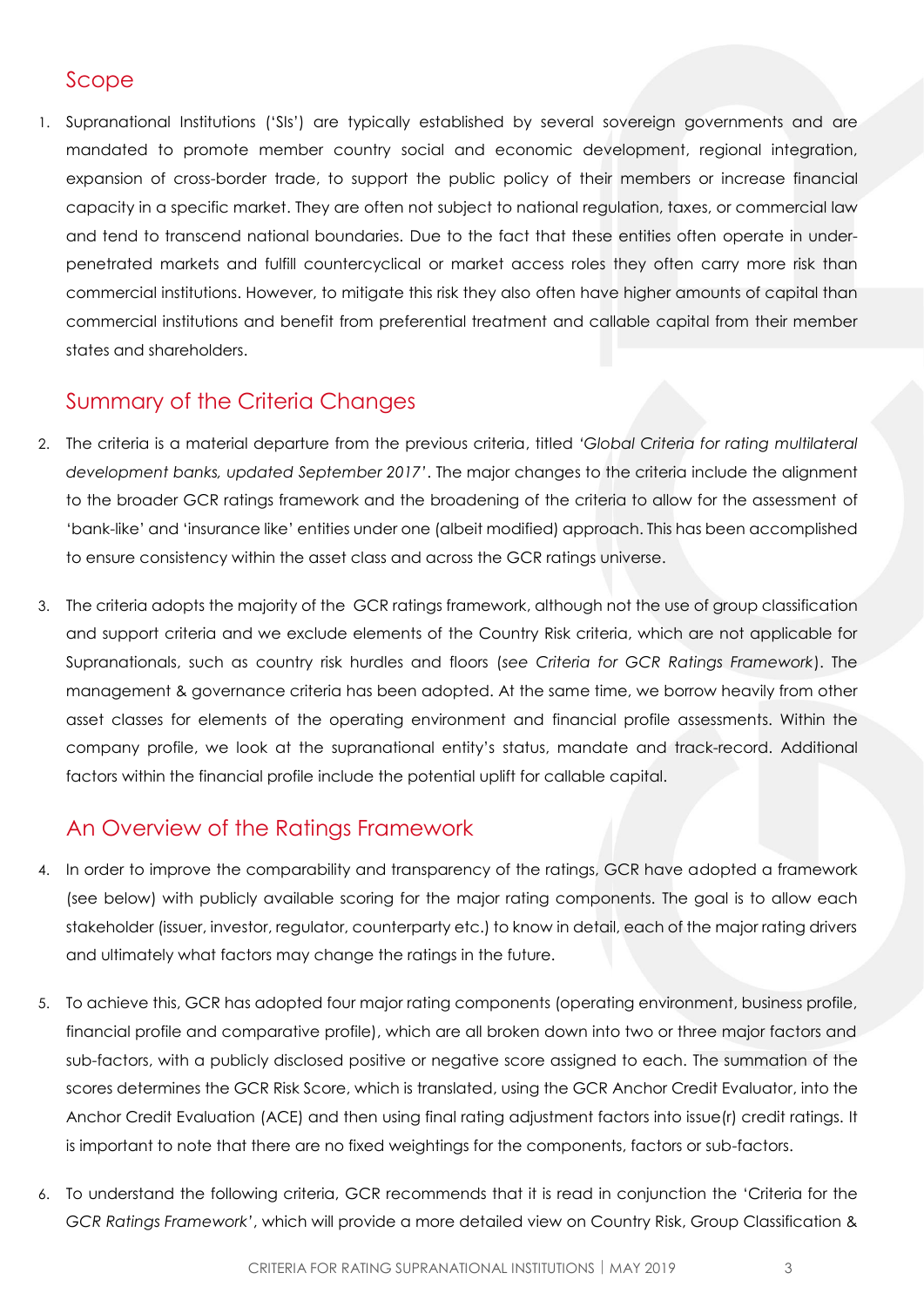Support, Management & Governance, and the GCR *Rating Scales, Symbols & Definitions and the Anchor Credit Evaluator*, which is published on the GCR Website and will help translate the GCR Risk Score to the international and national scale ratings.

7. The way these key rating concepts interact with each other and result in an issue(r) credit rating is best illustrated in [Figure 1,](#page-3-0) below.

<span id="page-3-0"></span>

\*There are no fixed weightings to the components or factors above.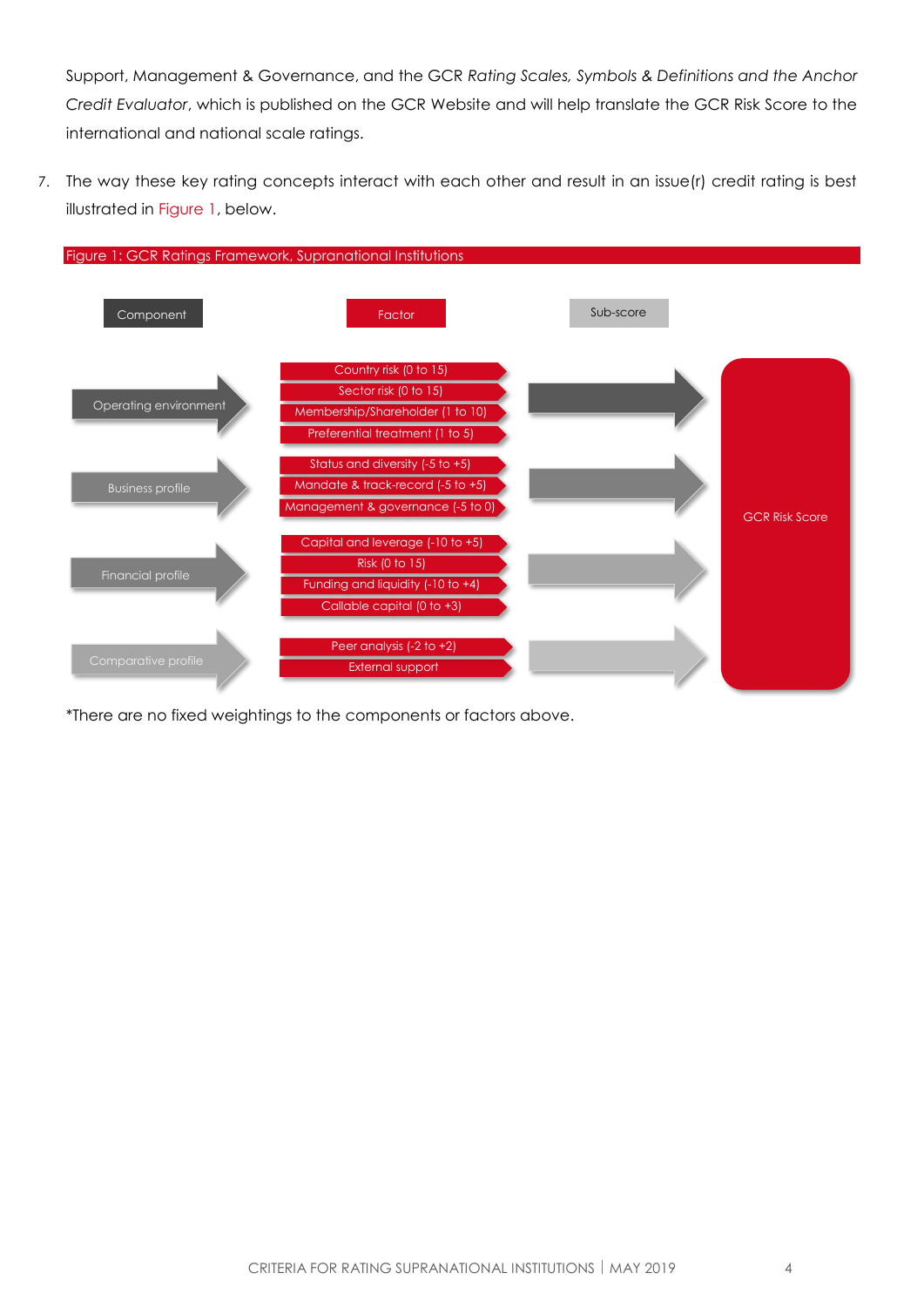## <span id="page-4-0"></span>Component 1: Operating Environment

8. The core of the GCR rating framework is based on our opinion that an entity's operating environment anchors its creditworthiness. Whilst this opinion follows through to the Supranational criteria, we believe that Supranational Institutions require some additional considerations in comparison to commercial or single sovereign public sector entities.



#### **Operating Environment**

**Factor A: Operating Environment Score (0 to 30)**

- Country Risk (0 to 15)
- Sector Risk (0 to 15)

**Factor B: Shareholder Strength (1 to 10) Factor C: Preferential Treatment (1 to 5)**

9. Primarily, supranational entities exist to fulfill a specific set of policies or an explicit mandate for their members, who are typically the sovereigns which own and control them. Typically, they do not exist to maximize profitability or compete with commercial entities. Meanwhile, they often take on larger or earlier stage risk than commercial entities would consider. Furthermore, domestic or regional economic and/ or political conditions can complicate the delivery of products and services, potentially heightening the risks associated with its exposures. Consequently, the average supranational entity is arguably exposed to more risk than a commercial entity operating in the same region. To mitigate this risk and to ensure the mandate continues being met, supranational entities receive support in the form of callable capital and various types of preferential treatment. Furthermore, they are typically not exposed to regulation or subject to all commercial laws within anyone jurisdiction. Resultingly, supranational entities can mitigate external country or sector risks to a greater extent than a commercial bank or insurer. Ultimately, we believe that by analyzing the strength and diversity of its membership/ shareholder base, alongside the preferential treatment afforded to the supranational, we can uplift the supranational away from commercial or public sector entities operating with a similar business model in the same economic zone.

#### <span id="page-4-1"></span>Component 1, Factor A: Country Risk & Sector Risk

# **(0 TO 30: 30 BEST)**

10. We capture operating environment risks by blending the development risk exposures or premiums by geography, using the scores derived from the GCR country risk assessment and the financial institution or insurance sector risk assessments. However, we may make negative adjustments to the initial score if we believe that the supranational is exposed to structurally higher risk (therefore lower the score) than their commercial counterparties in any given jurisdiction or region.

- 11. To see how GCR measure the country risk and sector risk specific scores, please see the following criteria:
	- For multilateral development banks, see the [Criteria for Rating Financial Institutions](http://gcrratings.com/criteria) Sector Risk Section, to assess sector risk.
	- For multilateral insurance companies, see the Criteria for Rating [Insurance Companies](http://gcrratings.com/criteria) Sector Risk Section, to assess sector risk.
	- For the country risk score, see Criteria [for the GCR Ratings Framework,](http://gcrratings.com/criteria) to assess country risk.
- 12. *A worked example: A supranational (a development bank) has development risk exposures (DRE; on and off-balance sheet lending and other commitments, equity and treasury assets which are development oriented) spread across three countries. The first country has a country risk score of 5 and sector risk score of 5 (10 combined operating environment score (OE)) and contributes 75% of DRE, the second has a*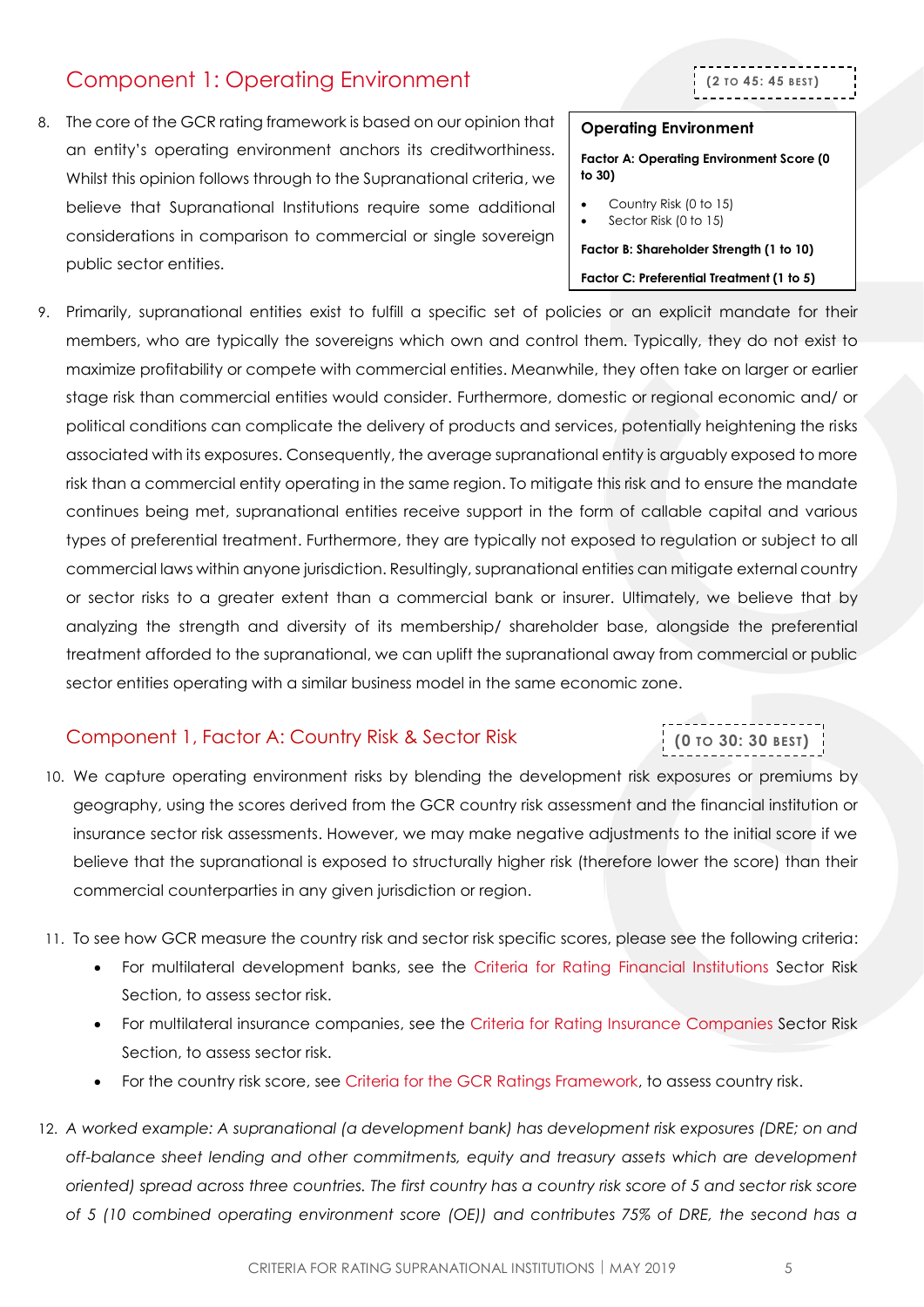*combined OE score of 8 and contributes 20% of DRE and the third has an OE combined score of 4 and contributes 5% of DRE. In this case the weighted average operating environment score would be 9.3 or ((10\*0.75) +(8\*0.2)) + (4\*0.05). The analyst would have the ability to round up or down depending on the expected changing nature of the exposures or operating environment trends going forward*.

#### <span id="page-5-0"></span>Component 1, Factor B: Membership / Shareholder Base

# **(1 TO 10: 10 BEST)**

- 13. To analyze the strength and diversity of the shareholders, we start by creating a weighted average risk score of the sovereign (including government agencies) and supranational voting base. We exclude the private sector shareholders from this assessment because we are trying to ascertain the level of nonfinancial support and strength in the member countries.
- 14. To establish the assessment, when appropriate and available, we will use the median sovereign or supranational rating established by one of the 'big three' global credit rating agencies. In the case of a significant non-sovereign shareholding, we may conduct a credit assessment to ascertain the rating strength and score. The score is measured between 1 and 10, as per [Table 1,](#page-5-1) although higher scores are rarely expected reached.

<span id="page-5-1"></span>

| Table 1: Sovereign rating strength |      |         |         |               |                     |               |         |         |       |                     |
|------------------------------------|------|---------|---------|---------------|---------------------|---------------|---------|---------|-------|---------------------|
| Average<br>Rating*                 | AAA. | $AA+$ , | AA, AA- | $A^+$ , $A^-$ | BBB+,<br><b>BBB</b> | $BB+$<br>BBB- | BB-, BB | $B. B+$ | $B -$ | CCC<br>and<br>below |
| Score                              | 10   |         |         |               |                     |               | 4       |         |       |                     |

*\*or equivalent* 

- 15. *Example: The supranational has ten shareholders. Two are rated AAA (10), five are rated A+ (7), three are rated BBB (6). The weighted shareholder strength score would be 7.3 or ((2x10) +( 5\*7) + (3\*6))/ 10. The analyst would have the ability to round up or down depending on the expected change in membership or rating trends of the shareholders*.
- 16. *Once we have created the initial score, we may make adjustments for any the following factors:* 
	- I. A supranational entity established by treaty is viewed more favorably than those established by less formal intergovernmental agreements. We may make a negative adjustment on the latter.
	- II. We can make a positive or negative adjustment if we view the diversity of the shareholder base to be a relative strength or weakness versus peers. To make a positive adjustment, we would expect significant membership penetration within its key region alongside strong external support from nonregional members. A negative adjustment may follow a low or disparate membership base, particularly within its region.
	- III. Private Sector v public sector: Typically, we view high private sector shareholding (over 25%) negatively, because it could moderate the willingness to support by sovereign members, or increase the commercial focus of the SI, thereby lowering its mandate and potentially the sovereign support & preferential treatment advantages. We also look at the voting rights of the shareholders, should there be different classes and attempt to ascertain what it could mean to strategy and support.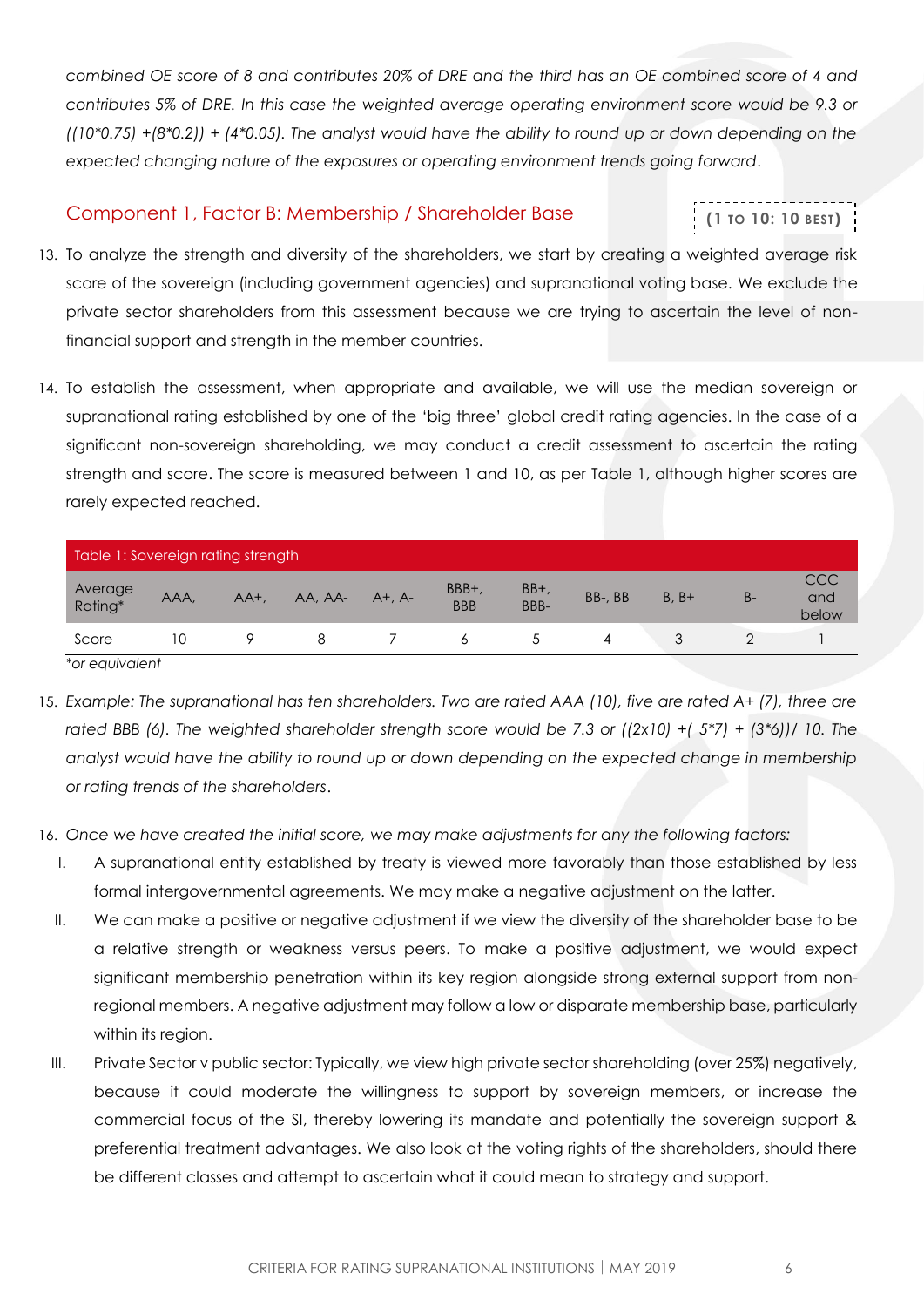- IV. Regional members v non-regional members. If the voting power lies with non-regional members, we may lower the score, if we believe it could affect the decision making and mandate of the institution.
- V. Historic and current relationships with its shareholders. If there is evidence of current or expected strain with one or more of the shareholder relationships, we can make a negative adjustment to the score.

#### <span id="page-6-0"></span>Component 1, Factor C: Preferential Treatment

```
(1 TO 5: 5 BEST)
```
- 17. Supranational entities benefit from numerous types of preferential treatment, depending on the nature of the institution and the risks facing the entity. We score this component on a qualitative basis, using examples of how the entity has benefited from its special status throughout its history and whether or not preferential treatment has been enshrined in the charter of the supranational.
- 18. The scoring is conducted on a 1 (weakest) to 5 (strongest) basis and requires consistent demonstrable examples of its preferential treatment.
- 19. Typically, we will take into account the following types of preferential treatment:
	- I. Preferred Creditor Status (preferential sovereign creditor treatment): This relies on a sovereign prioritizing its, or its related entities, loan repayments to a supranational entity, in a stress or default situation, over other creditors. Preferred creditor status is bestowed by convention rather than by treaty or law. The preferred creditor status is not a legal status, but is embodied in practice, and is granted by the member shareholders of SIs.
	- II. Foreign Currency preferential treatment: exempts restrictions on the convertibility of local currencies for the purpose of meeting obligations. This, in principle, implies that the obligations to supranationals by borrowers have a priority claim on the international reserves of the central bank of a country. This preferred status, therefore, mitigates transfer and convertibility risk to a significant extent.
	- III. Private creditor treatment: Multilateral development banks increasingly also lend to the private sector and can use its influence with a sovereign, or its agents, in various ways to improve the recoverability on such lending. To receive a positive assessment, the supranational must have a strong track-record of low credit losses/ high recoverability on its private sector lending book. Similarly, an insurer who can prompt priority of payments from cedents is viewed positively.
	- IV. Compulsory cession: Typically, when a supranational reinsurer is provided with a 'right' over a certain percentage of all lines within a set region.
	- V. Prioritizing Projects: Preferential access to projects.
	- VI. Diplomatic status and tax-free operations.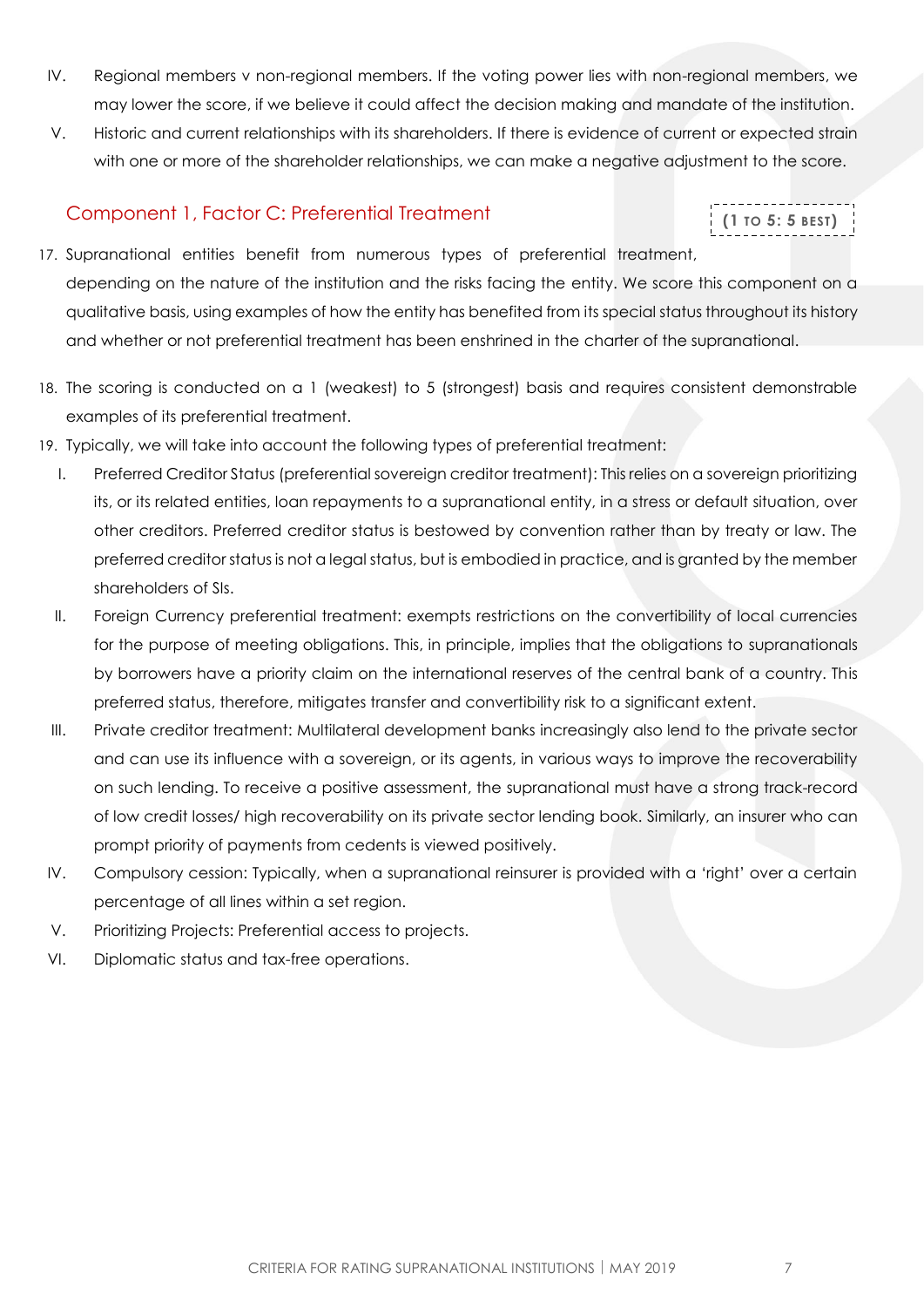## <span id="page-7-0"></span>Component 2: Business Profile

20. GCR's business profile assessment measures the importance of the supranational to the region it operates in and its member shareholders. Whilst we believe that the market importance of a supranational can change, it is likely to be a gradual process and not prone to volatility. This process can be best verified by the steady rise in the number of overlapping supranational institutions, i.e. supranational entities created that operate in

**Business Profile Status & Diversity (-5 to +5) Mandate & track-record (-5 to +5) Management & Governance (-5 to 0)**

**(-15 TO +10: +10 BEST)**

the same region(s) with a broadly similar mandate to an existing supranational. The overall growth in supranationals, over the past 70 years, has been approximately one every three years since 1945. Many of these have had overlapping, sometime even competing, mandates with preexisting supranationals. Broadly, we believe the cause for this growth can be characterized by the desire of one or more of the member state(s) to increase their influence and / or control over a supranational. This is because sovereigns either want to increase their tools of political influence, or in response to the creation of new economic partnerships or due to a general or specific discontentment regarding the operations, policies, product conditionality or developmental impact (most expressively in the distribution of development related exposures either by country, sector) of an existing supranational. To a lesser extent, we also observe that the growth in supranationals can come from a previously unobserved policy need, which needs different skills and / or structures than existing institutions.

21. We firstly assess the status and diversity of a supranational because the business and operational stability of large and diverse entities are likely to be less impacted by dissatisfied member states. To clarify, we are not analyzing the number of discontent member states (this would be factored in the shareholder strength adjustments in the operating environment section) but the potential impact if one or more lowers its support. Secondly, we assess the mandate and track-record of a supranational as these are the factors that may lead to a weakening of member state support.

#### <span id="page-7-1"></span>Component 2, Factor A: Status & Diversity

- 22. Status & Diversity is the first entity specific score based on a scale, from 'lowest' (-5) to 'highest' (+5) using the two below characteristics. Neither subfactor is meant to be more important than the other. A supranational can only achieve the highest scores if it ranks strongly in both of the sub-factors.
- 23. **Status:** We look at the size of the institution's development exposures, to measure its developmental reach. We also look at the franchise of the supranational in regards to its political and economic influence.
- 24. **Diversity:** We look at the diversity of the supranational in regards to the products it offers, the sectors it operates in (i.e. infrastructure, power, trade, health, utilities, agriculture) and the geographic area that it covers.

**(-5 TO +5: +5 BEST)**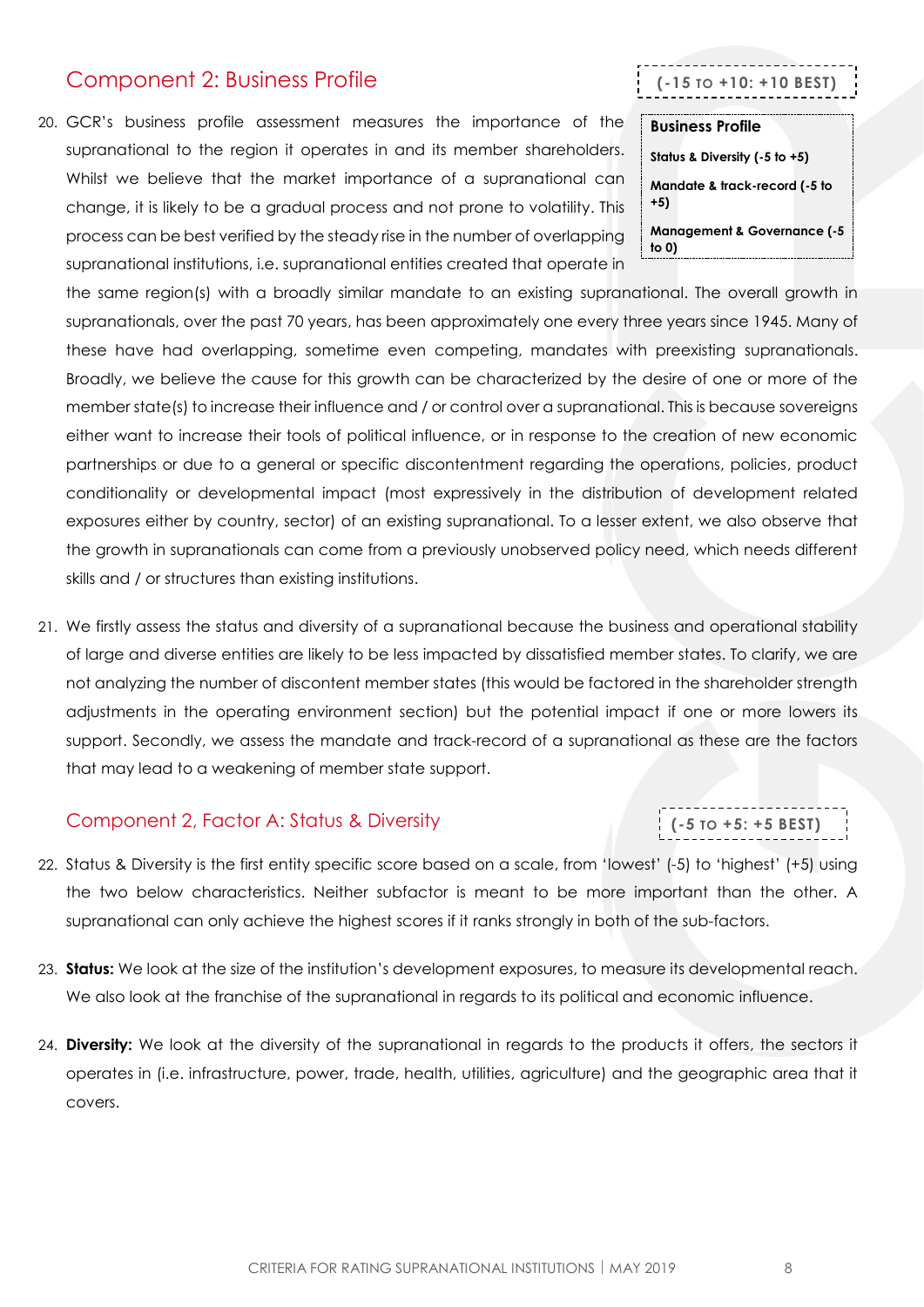| Table 2: Status |           |                                                                                                                                                                                                                                                                                                                                                                                                                    |
|-----------------|-----------|--------------------------------------------------------------------------------------------------------------------------------------------------------------------------------------------------------------------------------------------------------------------------------------------------------------------------------------------------------------------------------------------------------------------|
| Assessment      | Score     | Status-typical characteristics*                                                                                                                                                                                                                                                                                                                                                                                    |
| Highest         | 4,5       | Development related exposures above US\$20bln, and the entity's development reach<br>would have a very strong geographic, product and sectoral diversification. Typically, the<br>entity would be a leading Supranational institution globally or the Premier one within one or<br>more continents. Extremely influential, often leading the debate on development,<br>environment, social and governance matters. |
| High            | 2,3       | Development related exposures above US\$5bln. The developmental reach should be well<br>diversified by geography and sector, with some product diversification. Typically, a regional<br>SI. Influential within its region and its area of focus.                                                                                                                                                                  |
| Intermediate    | 0<br>$-1$ | Development related exposures of up to US\$5bln. There is limited geographic, sectoral or<br>product diversification. Typically, a sub-regional SI. OR There may be some operational<br>challenges, political or mandate challenges that threaten the sustainability of the DFI over<br>the long term. Influential within a smaller region.                                                                        |
| Low             | $-2. -3$  | There are operational challenges, political or mandate challenges that threaten the<br>sustainability of the DFI over the medium term. Has lost its franchise and influence among<br>member states.                                                                                                                                                                                                                |
| Lowest          | $-4. -5$  | Close to failing                                                                                                                                                                                                                                                                                                                                                                                                   |

*The above highlights typical characteristics of a highest, high, intermediate, low and lowest assessments. It is likely that an entity has one or more characteristics. GCR allows analytical decision making to decide what the most pertinent*  factors for each rated entity are. However, to achieve a stronger score, the entity is likely to have a number of *cumulative strengths. Conversely, any one risk can bring the score down to the lowest levels.* 

### <span id="page-8-0"></span>Component 2, Factor B: Mandate & track-record

- 25. Mandate & Track-record is the second factor of competitive profile, it too is based on a scale, from 'lowest' (-5) to 'highest' (+5) using the two below characteristics. Neither sub-factor is meant to be more important than the other. A supranational can only achieve the highest scores if it ranks strongly in both.
- 26. **Mandate:** We focus on the strength and the importance of the mandate against the stated shareholder needs. Then, GCR take a view to what extent does the supranational conduct a policy or economic function that cannot or will not be performed by other institutions.
- 27. **Track-record & Relevance:** We look at the strategy and impact of the supranational against its stated mandate through the credit cycle. If the supranational has successfully fulfilled its mandate over time, it is more likely to gain support from member shareholders when needed.

**(-5 TO +5: +5 BEST)**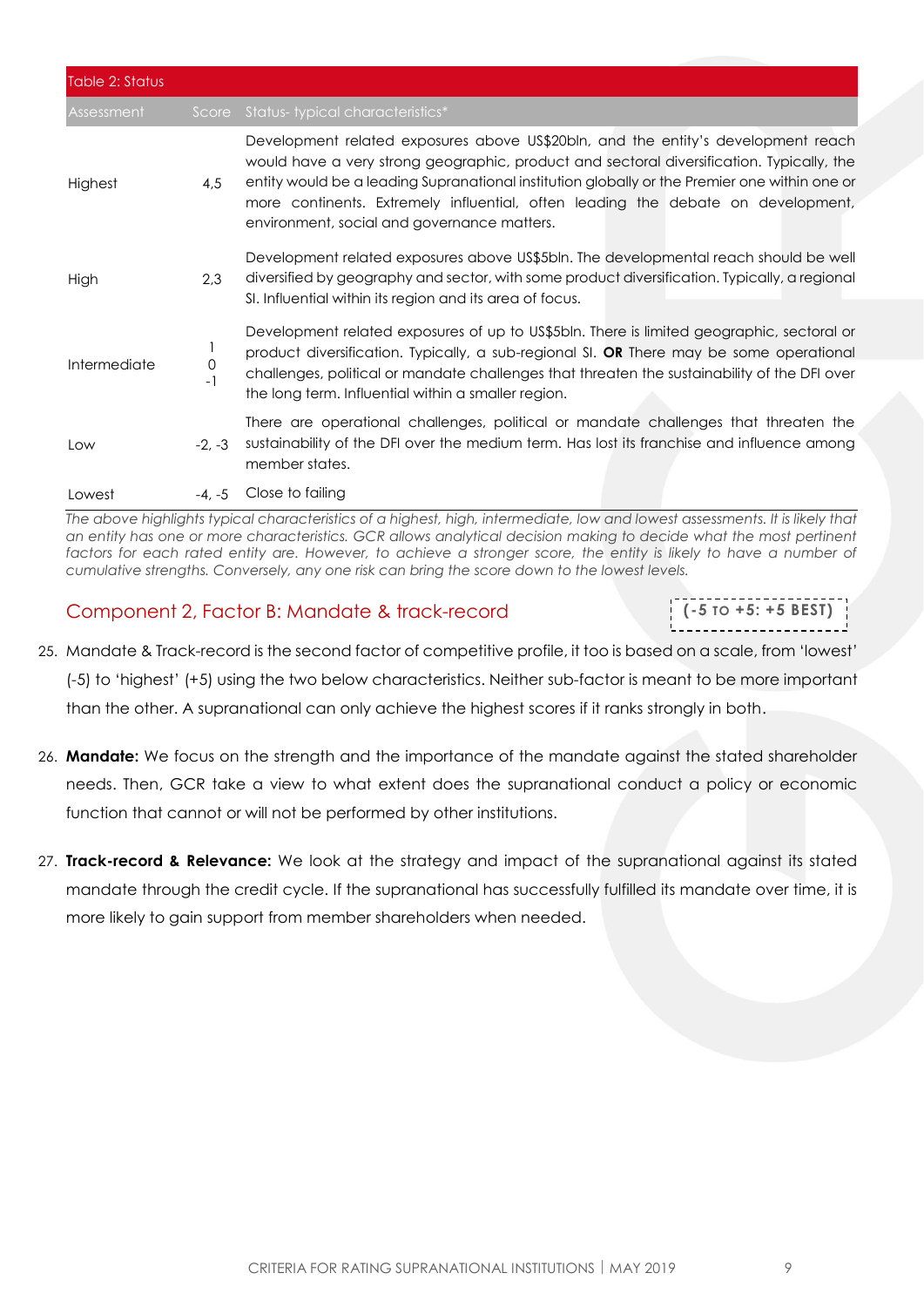| Table 3: Mandate and track record |               |                                                                                                                                                                                                                                                                                                                                                                      |
|-----------------------------------|---------------|----------------------------------------------------------------------------------------------------------------------------------------------------------------------------------------------------------------------------------------------------------------------------------------------------------------------------------------------------------------------|
| Assessment                        | Score         | Mandate & track-record typical characteristics*                                                                                                                                                                                                                                                                                                                      |
| Highest                           | 4,5           | The mandate is well articulated, firmly in line with more than one of the policies and / or<br>key development needs for member states. We believe entity cannot be replaced by<br>another institution. The entity has a long and measurable track-record of delivering on its<br>mandate. The strategic focus is fully aligned to the mandate.                      |
| High                              | 2.3           | The mandate addresses the policies and / or development need(s) of the member states<br>and cannot be easily replaced by another entity. The mandate is being fulfilled. The<br>strategic focus is fully aligned to the mandate.                                                                                                                                     |
| Intermediate                      | $1, 0, -1$    | The mandate has a limited developmental impact, only partially fulfilling a development<br>or policy need(s) for member states. There is limited measurable proof that the entity is<br>fulfilling its mandate. The strategy is confusing or not in line with the mandate. The role of<br>the entity could be replaced by a government arm or private sector entity. |
| Low                               | $-2, -3$      | The mandate or purpose is unclear or no longer within the development needs of the<br>member states. Increasingly, its role is being taken by private sector participants.                                                                                                                                                                                           |
| Lowest                            | $-4, -5$<br>. | The core business lines of the entity are already being done by another entity or there is a<br>significant failure to fulfil a mandate. There is a weak strategic focus or questionable<br>mandate.<br>.<br>$\cdots$                                                                                                                                                |

*\*the above highlights typical characteristics of a highest, high, intermediate, low and lowest assessments. It is likely that an entity has one or more characteristics. GCR allows analytical decision making to decide what the most pertinent*  factors for each rated entity are. However, to achieve a stronger score, the entity is likely to have a number of *cumulative strengths. Conversely, any one risk can bring the score down to the lowest levels.* 

### <span id="page-9-0"></span>Component 2, Factor C: Management & Governance

**(-5 TO 0: 0 BEST)**

28. We apply the universal Management & Governance criteria, please click [here](https://globalratings.net/news/article/gcr-requests-public-comment-on-draft-ratings-framework-criteria-and-draft-r) to access the criteria. Whilst some of the elements of the criteria may not be relevant, others will be and we will be additionally focused on any procedural or management shortfalls, which may also lower shareholder support.

## <span id="page-9-1"></span>**Component 3: Financial Profile**

- 29. Supranational institutions can have materially different financial profiles depending on the nature of the organizations. At the time of publication, GCR only rate bank like (multilateral development banks: MDBs) and insurance like (multilateral insurance companies: MICs) institutions.
- 30. MDB's financial profile section starts on page 14.

## <span id="page-9-2"></span>Component 3a: Financial Profile for Multilateral Insurance Companies

- 31. Given the similarities between supranational and commercial insurers, GCR has not created a separate methodology for this section. See the financial profile section of the [Insurance Criteria](http://gcrratings.com/criteria) for more details.
- 32. The key differences include:
	- a. The inclusion of callable capital, if appropriate, which is the same as the MDB criteria on page 23.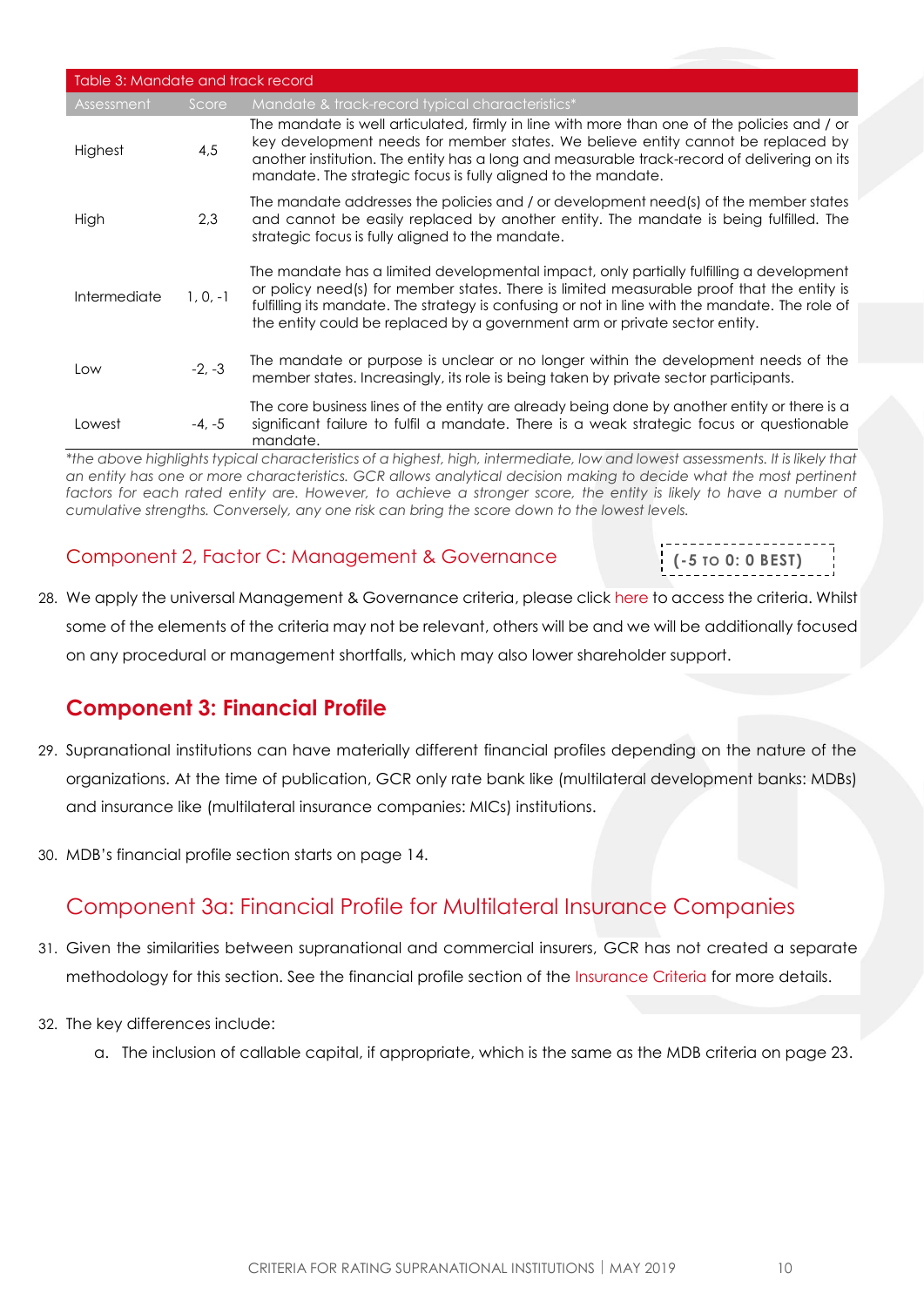## <span id="page-10-0"></span>**Component 3b: Multilateral Development Banks**

#### CRITERIA FOR RATING SUPRANATIONAL INSTITUTIONS | MAY 2019 11

- 33. For the financial profile assessment of Multilateral Development Banks ('MDBs'), GCR assesses four subfactors, using a mixture of quantitative benchmarks that lead to qualitative assessments:
	- Capital & leverage (-10 to +5),
	- $Risk (-10 to +2)$ ,
	- Funding Structure versus Liquidity (-10 to +4), and
	- Callable Capital  $(0$  to  $+3)$ .

These fundamental rating factors provide a guide regarding how well an MDB will weather its current and expected operating environment.

#### <span id="page-10-1"></span>Component 3b, Factor A: Capital & Leverage

- 34. Multilateral Development Banks are typically very well capitalized in comparison to commercial organizations. The quality of their capital is also usually very high, as they do not issue hybrid instruments.
- 35. The assessment is based on a scale from 'very weak' (-10) to 'very strong' (+5).
- 36. GCR review of capital adequacy begins by defining our own assessment of nominal core capital (the numerator). GCR core capital reflects core equity (share capital, premium, distributable loss bearing reserves and retained profits), minus intangibles, minus equity investments in non-consolidated financial companies (including the investments callable capital), minus deferred tax assets. For the denominator, we use total adjusted assets, which comprises total balance sheet assets plus off-balance sheet exposures or commitments, plus expected disbursements over the next 12months, but excluding cash in hand.
- 37. We have chosen to measure capital adequacy on financial leverage basis because MDBs are not regulated, they do not always measure their assets on a risk-weighted basis, and the vagaries of the internal modelling could lead to some inconsistencies if we relied on MDBs to report to us their RWA.
- 38. We have however, included an elementary version of risk weighting by anchoring the GCR MDB leverage ratio against its country risk score (scoring of which is detailed above). The theory being that an MDB needs to hold a greater amount of capital as the country risk exposures increases and vice versa. If there is significant risk mitigation, where risk is transferred to higher quality counterparties operating in lower risk operating environments, we will take this into account.

| Table 4: GCR leverage v Blended Country Risk |               |             |                |             |  |
|----------------------------------------------|---------------|-------------|----------------|-------------|--|
| Assessment                                   | Score         | >10         | $5 - 10$       | $5$         |  |
| Highest                                      | 5             | $>20\%$     | $>22.5\%$      | $>25\%$     |  |
| High                                         | 4             | 15% to 20%  | 17.5% to 22.5% | 20% to 25%  |  |
| Modestly High                                | 2,3           | 10% to 15%  | 12.5% to 17.5% | 15% to 20%  |  |
| Intermediate                                 | $-1, 0, 1$    | 7.5% to 10% | 7.5% to 12.5%  | 10% to 15%  |  |
| Low                                          | $-2. -3$      | 5% to 7.5%  | 5% to 7.5%     | 7.5% to 10% |  |
| Lowest                                       | $-4$ to $-10$ | $<$ 5%      | $< 5\%$        | $27.5\%$    |  |

## **Financial Profile**

**(-30 TO +14: +14 BEST)**

- **Capital & Leverage (-10 to +5)**
	- Capitalization & Leverage
- Adjustments

#### **Risk Position (-10 to +2)** • Credit Risk

- 
- Concentration Risk • Operational Risk
- 
- Market Risk Sovereign Risk
- **Funding & Liquidity (-10 to +4)**
- Funding breakdown & stability
- **Liquidity**
- **Callable Capital (0 to +3)**
- **(-10 TO +5: +5 BEST)**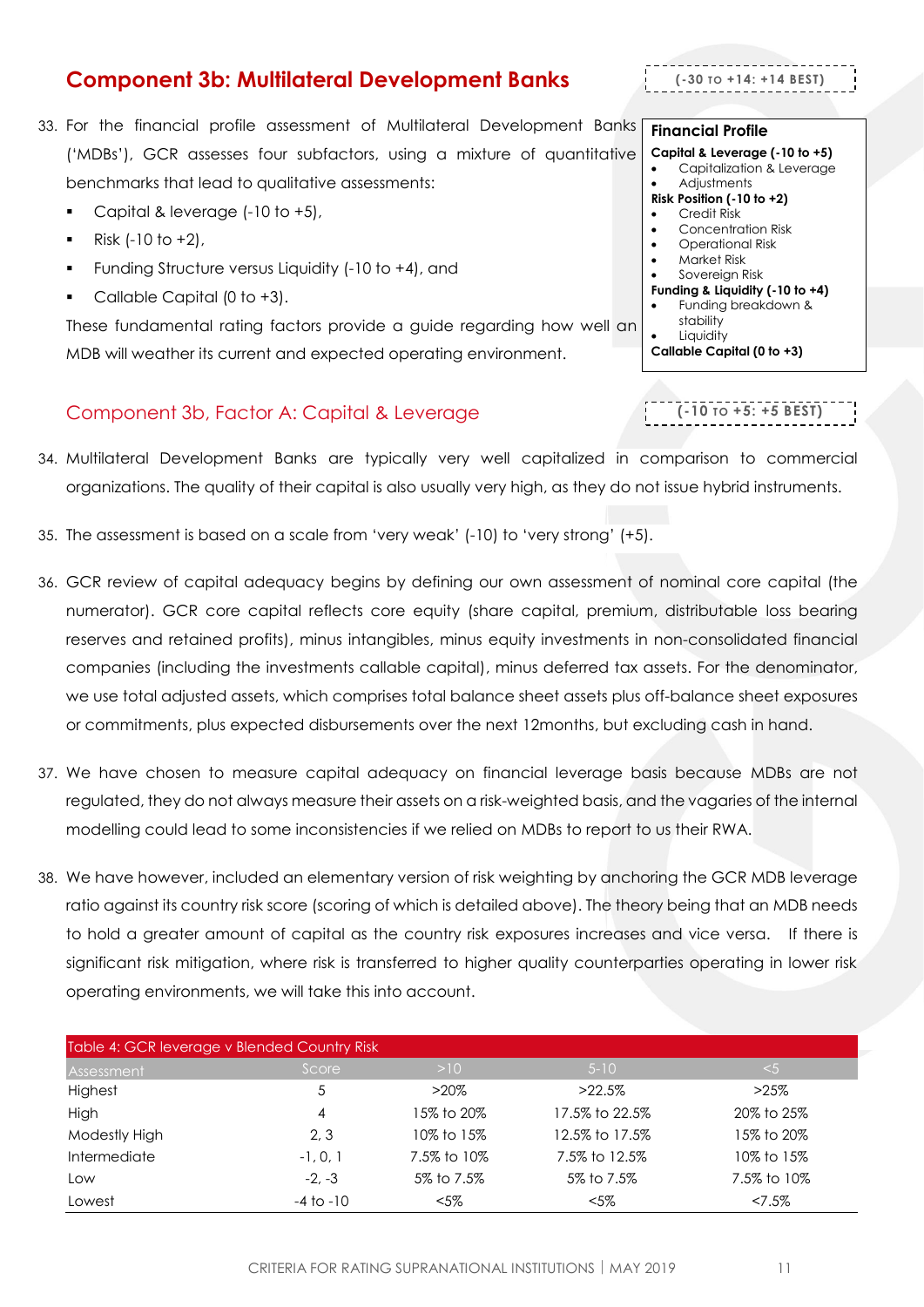- 39. GCR has the option to make one or more adjustments to the initial Capital Assessment score, in the following situations:
	- I. (**Negative**) If the nominal size capital is small, at less than \$100mln, it could be more vulnerable to a single-event/ stress loss, even if the ratios are relatively strong. In this case, GCR may cap the capital score within the above intermediate category or remove up to two notches. However, this is a qualitative judgement call and needs to consider the size of loans, diversity of business and quality of risk management.
	- II. (**Negative**) Reserve Coverage: General or specific reserves are formulated on the balance sheet to cover expected losses originating from the loan book or other risk / fixed assets. We take a view on the sufficiency of reserves in both nominal and percentage terms. If there is a deficiency in the reserving, whether observable in the audited accounts, or from expected losses in the future, or occurring due to failure to recognize impaired or non-performing loans, or overvalued collateral levels, we may subtract the shortfall from nominal capital. This is a negative adjustment to capital only.
	- III. GCR does not include hybrid instruments, even if they are loss bearing, as CGR is not sure what the optics of an instrument default would have on an MDB.
	- IV. (**Negative**) Unfunded benefit schemes or other staff liability should be deducted from nominal capital.
	- V. (**Positive**) & (**Negative**) Q*uality and Quantity of Earnings:* Whilst MDBs are not profit maximizing, we still believe that earnings can affect the viability and future capital stability of any organization. When we are assessing the capital adequacy of the MDB, we forecast the leverage ratio two years forward.
- 40. Financial innovation: Supranationals are increasingly adopting various financial products, such as credit insurance on their loan books or insurance coverage of callable capital or taking guarantees by higher rated entities or conducting credit default swaps, to improve their capitalization or lower risk asset concentrations. Where the instrument(s) impacts on the MDB as it operates as a going concern (before an MDB misses its own capital or debt guidelines or before covenants are triggered or before capital is called) we will consider the impact on the capital or risk or callable capital assessment.

#### <span id="page-11-0"></span>Component 3b, Factor B: Risk

## **(-10 TO +2: +2 BEST)**

- 41. When we assess the risk position of an MDB we predominantly look at credit and concentration risks to guide the factor. However, such entities can be exposed to elements of market and operational risk as well, which may guide the scoring. The assessment is based on a scale from 'lowest' (-10) to 'highest' (+2). We have a lower potential uplift for risk in comparison to a commercial bank because inherently MDBs should take higher levels, larger or early stage risk and / or fulfill countercyclical roles.
- 42. Credit Risk is the first of all risks in term of importance for development banks. Importantly, we do not adjust automatically in the risk position if the MDB has a bias towards public or private sector lending. Naturally, for those MDBs that extend loans to the private sector, we may expect lower asset quality and lower risk concentrations. The interplay of which will affect the rating. However, this is not always the case so each MDB will be judged on the track record using the below considerations.
	- I. Estimated Credit losses: GCR will estimate a future range of expected credit losses by analyzing the probability and loss given default of a MDBs loan book, alongside other exposures. Viewing historic and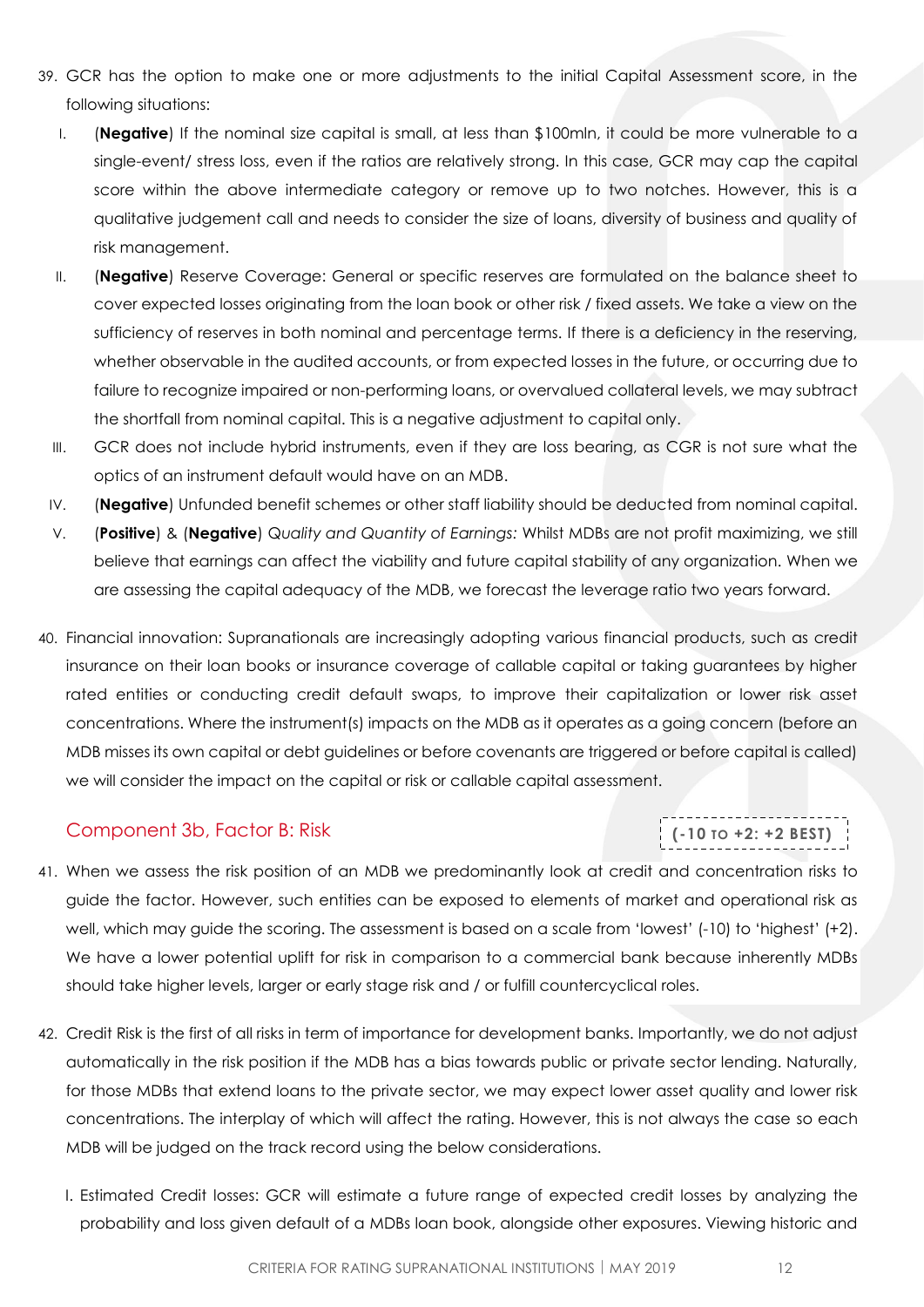current non-performing loans can be a good guide for future credit losses but they can also materially overstate or understate the risk depending on the grace periods, restructuring approach, surveillance and monitoring of credit risk by the institution, and the ultimately the write off policy. Once again, GCR takes a view on the sufficiency of reserving and reliability of collateral valuations into account. A higher risk position score may be reflected only when there have been lower recent and projected losses than banking peers with similar economic scores.

- II. Risk asset concentrations can be a significant source of risk to an MDB, including the risk of country concentrations, large single obligor default(s), or stress from industry(s)/ sectors. Diversity of risks generally leads to lower credit losses through the cycle. GCR explicitly look at the largest five countries and top twenty loans, against GCR Capital and total loans to view the underwriting capabilities, concentration risks and single obligor risks.
- III. Risk asset growth: The rapid growth of loans is nearly always a risk, either because it strains the underwriting capabilities of the institution and because it can hide the seasoning of the loan book and make nonperforming loans and credit losses appear artificially low.
- IV. Underwriting: We take cognizance of the grace periods afforded, the percentage of bullet repayments versus amortizing loans, restructurings and collateral sufficiency. We also look at off-balance-sheet activities, which can hide lending exposures or other risks.

43. Equity Risk: We view listed and unlisted equity investments to be of higher risk than lending because it can add volatility from both a market and credit perspective. If private equity and / or other Level 3 assets account for 15% of GCR capital or GCR have concerns over the valuation or quality of those investments, GCR could make a negative adjustment for risk (which may be mitigated by other factors).

44. Operational Risk: The risk of direct or indirect losses, resulting from the inadequate or failed internal processes, people and systems of from external events.

45. Foreign Exchange Risk: Currency risk materializes from incurring losses, above or below the line, due to changes in exchange rates. The losses can occur in one of two ways for an MDB:

- I. Credit losses: A sharp change is exchange rates can deteriorate a counterparties ability to pay, as leverage becomes artificially higher or access to FX becomes harder in a time of stress. The importance of this risk changes depending on the preferential treatment afforded to the MDB and the construction of the loan book, i.e. we would consider FX private sector loans to be of higher risk than FX public sector loans.
- II. The changing value of currencies has a direct impact on the value of the balance sheet. Depending on the type and classification of the assets, this can be accounted for either through trading income or other comprehensive income. Both can quickly deteriorate capitalization and therefore, ascertaining the management of the banking books 'open position' is an important factor.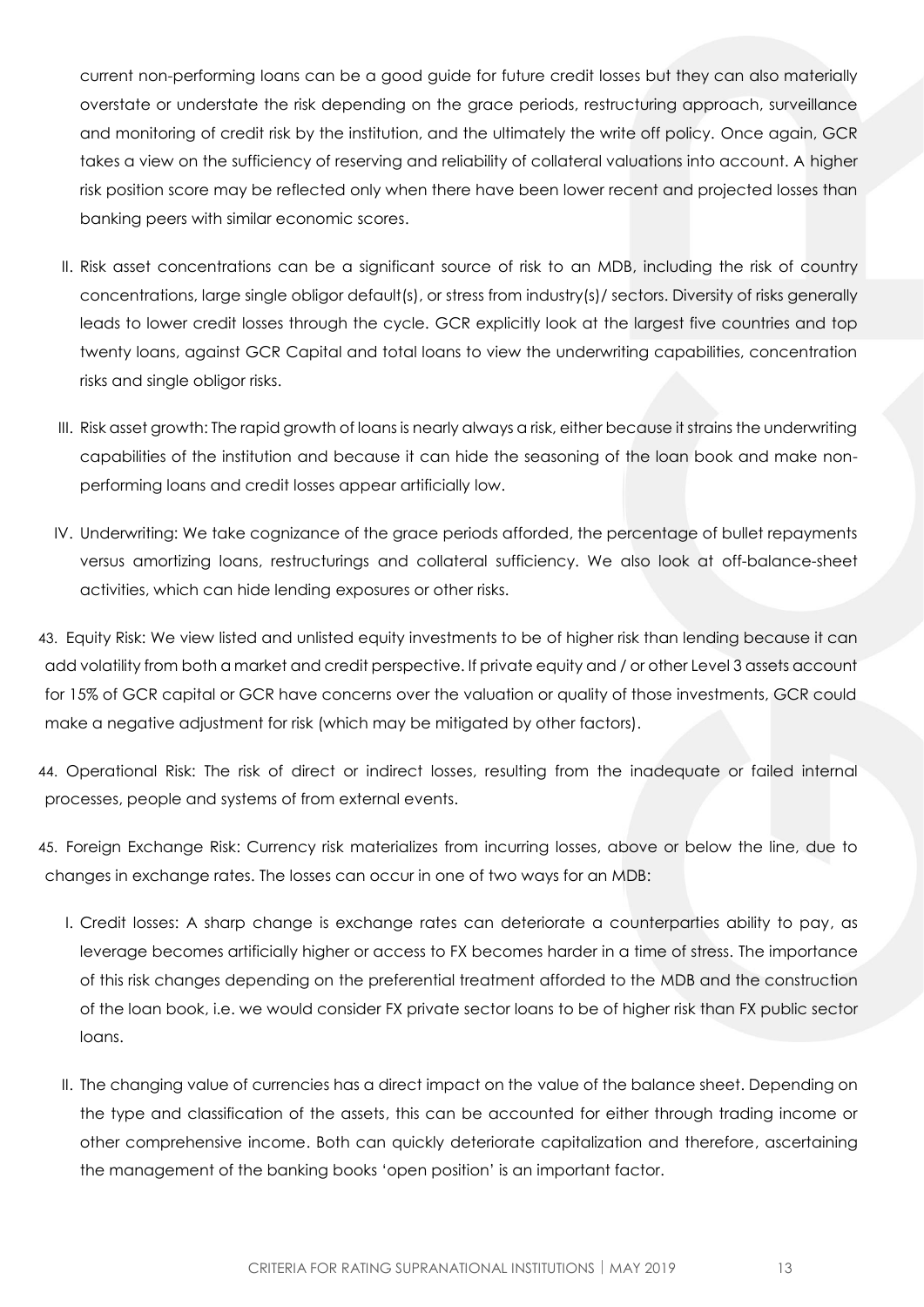46. Interest Rate Risk: the impact on earnings due to the movements of interest rates, either directly from interest earning assets or interest-bearing liabilities or indirectly from the impact on loan losses from changes to base rates.

| Table 5: Risk |                |                                                                                                                                                                                                                                                                                                                                                                                                                                                                                                                                                                         |
|---------------|----------------|-------------------------------------------------------------------------------------------------------------------------------------------------------------------------------------------------------------------------------------------------------------------------------------------------------------------------------------------------------------------------------------------------------------------------------------------------------------------------------------------------------------------------------------------------------------------------|
| Assessment    | Score          | Risk Position (typical characteristics)                                                                                                                                                                                                                                                                                                                                                                                                                                                                                                                                 |
| Highest       | $\overline{2}$ | A significant market outlier in terms of credit losses through the cycle, with exceptional<br>asset and loan diversification. The top five geographic exposures (compounding all<br>commitments) accounts for less than 100% of GCR total capital. The top twenty loans<br>account for less than 2x of GCR total capital. Equity participations are less than 15% of                                                                                                                                                                                                    |
|               |                | total capital. There is limited market risks and good control over operational and<br>interest rate risks. FX risks are well controlled.                                                                                                                                                                                                                                                                                                                                                                                                                                |
| High          | 1              | Strong record of credit losses through the cycle, comparing well to both MDB and<br>commercial banking peers operating in the same region. Good asset and loan<br>diversification. The top five geographic exposures (compounding all commitments)<br>accounts for less than 150% of GCR total capital. The top twenty loans account for less<br>than 2.5x of GCR total capital. Equity participations are less than 20% of total capital.<br>There is limited market risks and good control over operational and interest rate risks. FX<br>risks are well controlled. |
| Intermediate  | $1, 0, -1$     | Credit losses in line with regional peers, including MDB and commercial banking peers.<br>Average concentrations risks. The top five geographic exposures (compounding all<br>commitments) accounts for less than 250% of GCR total capital. The top twenty loans<br>account for less than 3x of GCR total capital. Equity participations are less than 25% of<br>total capital. There is limited market risks and good control over operational and<br>interest rate risks. FX risks are well controlled.                                                              |
| Low           | $-2, -3, -4$   | Weaker track-record of credit losses than regional peers. The top five geographic<br>exposures (compounding all commitments) accounts for over 250% of GCR total<br>capital. The top twenty loans account for less than 4x of GCR total capital. Equity<br>participations are over 35% of total capital. There are higher market risks but good<br>control over operational and interest rate risks. FX risks are well controlled.                                                                                                                                      |
| Lowest        | $-5$ to $-10$  | Any of the risks detailed above which are materially threatening the capital adequacy<br>of the institution.                                                                                                                                                                                                                                                                                                                                                                                                                                                            |

*\*the above highlights typical characteristics of a highest, high, intermediate, low and lowest assessments. It is likely that an entity has one or more characteristics. GCR allows analytical decision making to decide what the most pertinent*  factors for each rated entity are. However, to achieve a stronger score, the entity is likely to have a number of *cumulative strengths. Conversely, any one risk can bring the score down to the lowest levels.* 

### <span id="page-13-0"></span>Component 3b, Factor C: Funding Structure & Liquidity

|  |  |  | $( -10 \text{ to } +4: +4 \text{ BEST})$ |  |
|--|--|--|------------------------------------------|--|

- 47. This score is judged on a scale, from 'lowest' (-10) to 'highest' (+4). The downside bias reflects the correlation between unstable funds, weak liquidity and default as well as the reliance on market funding and limited Central Bank access, alongside potential asset liability mismatches. However, there is potentially greater upside for MDBs than commercial banks due to former being relatively less confidence sensitive.
- 48. When assessing the funding structure of an MDB we benchmark scores, on a qualitative basis, against global and regional peers. Generally, those entities with a longer term, stable, unsecured, lower cost and well-diversified funding base will compare well. Proof of strong capital market access is a definite boon to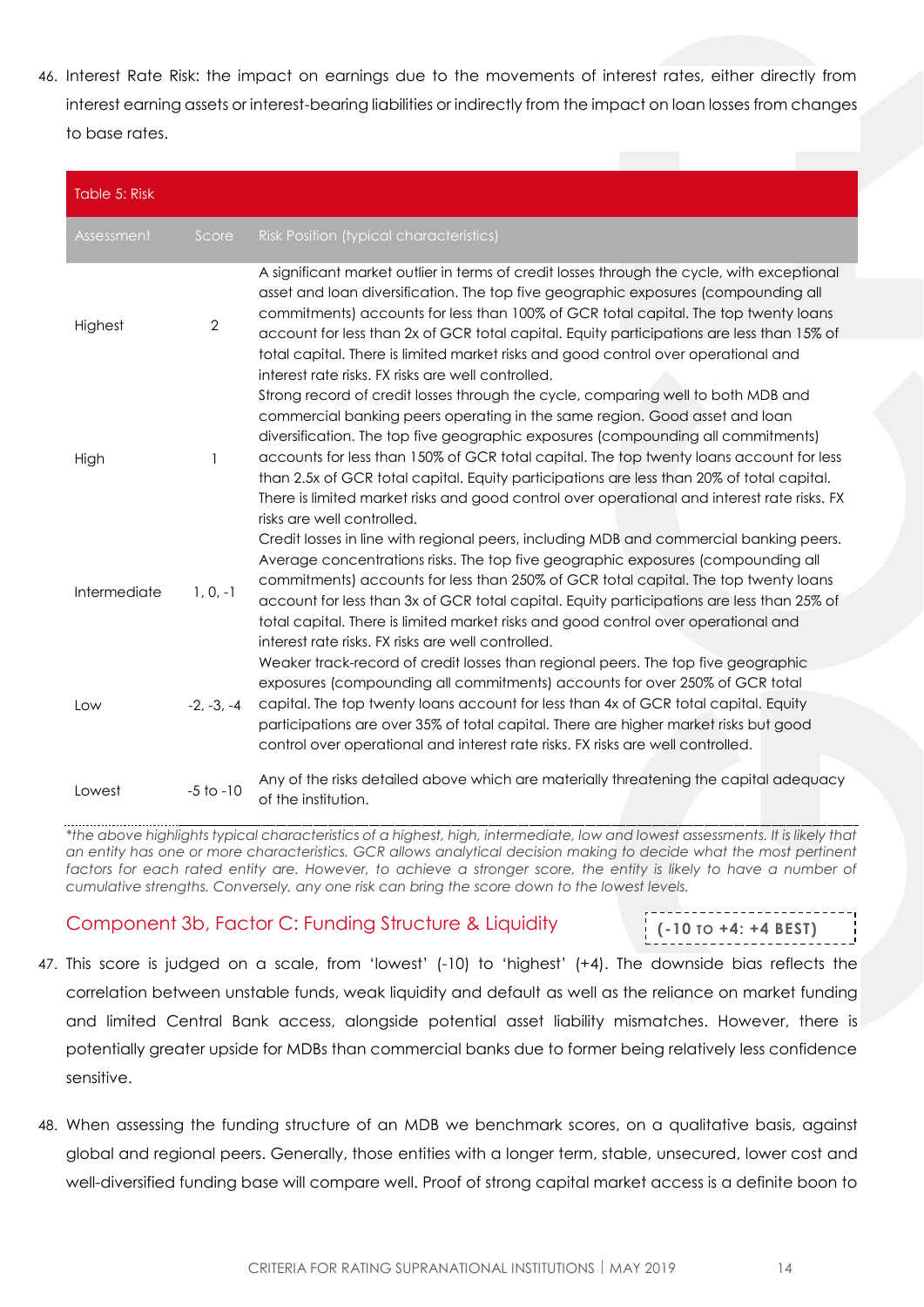the assessment. Conversely, those with a reliance on short term, confidence sensitive or secured funding or those with significant single name concentrations will likely have a weaker assessment.

- 49. Unlike funding, liquidity is an absolute and will be viewed only in the context of the MDBs funding structure. An MDB without appropriate liquidity is at higher risk than an MDB with a capital shortfall or asset quality issues (all else being even). However, an MDB can reasonably be funded by less stable sources or have shorter term funding than market peers, if it has a correspondingly superior liquid asset cushion (size and mix). Consequently, we focus most of our analysis on the liquid asset coverage of the short/ medium term and confidence sensitive liabilities. To achieve a positive score the entity may cover all funding needs (including all refinancing requirements, expected loan disbursements and assuming no access to further funding) over a rolling one-year period. To this end, we also take into account the amount and quality of the liquid assets (including the nature and quality of sovereign debt) and how easily they can be realized. We disregard, in our liquidity analysis of MDBs, all encumbered assets, and investments that may not have liquidity in times of stress (for example level 3 assets). However, we will take into account 50% of loan repayments as long as the entity has a strong credit loss track-record.
- 50. When analyzing funding and liquidity, we also take great cognizance of any covenants. Understanding covenants and their triggers/ repercussions is fundamentally important to consider how stable funds will be and how much liquidity is needed. The presence of covenants that trigger funding accelerations or event of default clauses are of particular importance. The scoring, always negative, will be affected by the proximity to triggers.
- 51. Having a significant currency mismatch on the balance sheet exacerbates the asset-liability risks of an MDB. Typically, MDBs keep appropriate liquid asset coverage of each currency of funding, or have strong committed lines, or derivatives in place to survive a major refinancing risk in a foreign currency.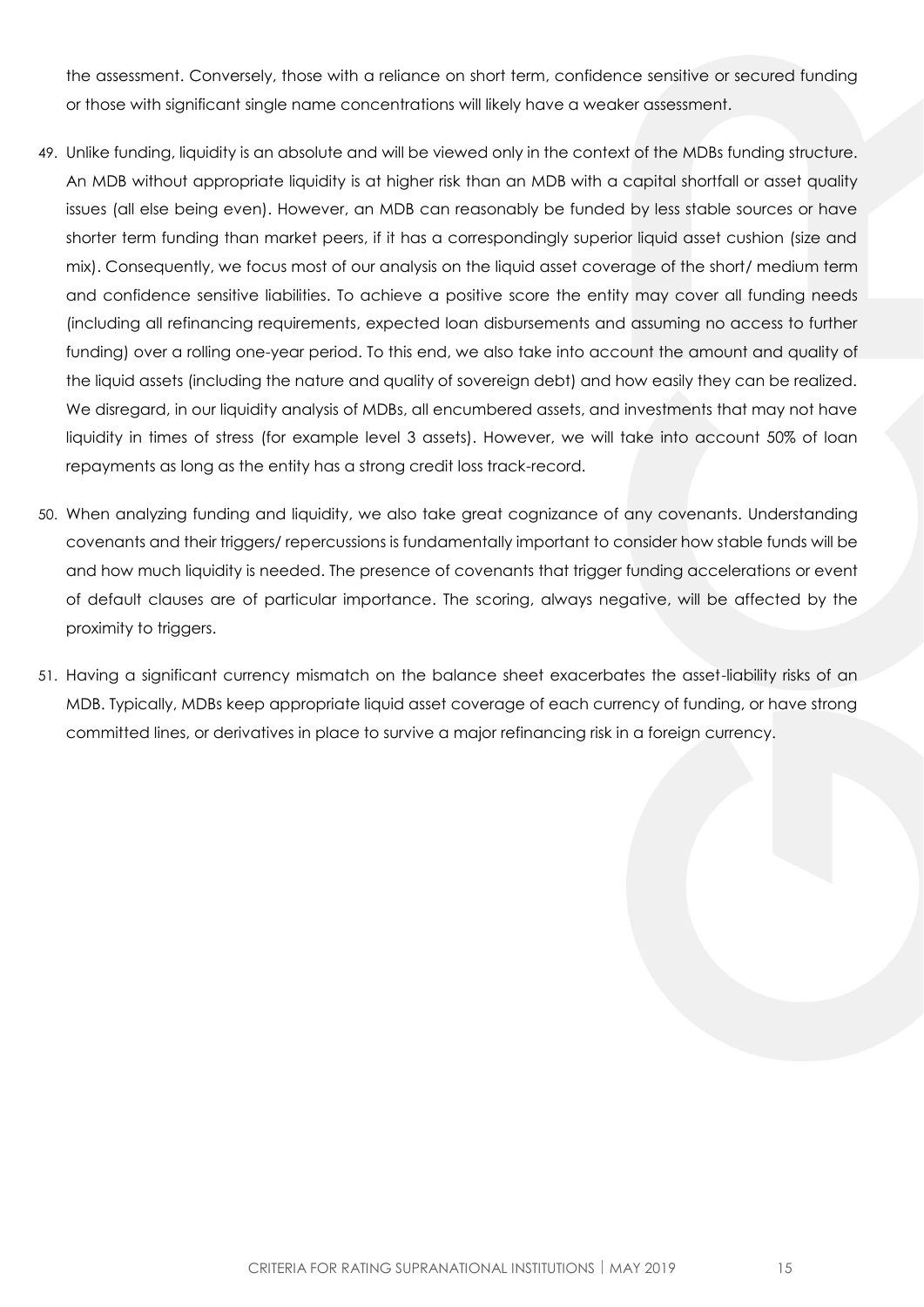| Table 6: Funding and liquidity |               |                                                                                                                                                                                                                                                                                                                                                                 |  |
|--------------------------------|---------------|-----------------------------------------------------------------------------------------------------------------------------------------------------------------------------------------------------------------------------------------------------------------------------------------------------------------------------------------------------------------|--|
| <b>Assessment</b>              | Score         | Funding & Liquidity (typical characteristics) *                                                                                                                                                                                                                                                                                                                 |  |
| Highest                        | 3,4           | A regular issuer of global benchmark bonds, with exceptional diversification of the<br>funding sources by counterparty as well as across geographies, currencies, tenors.<br>Liquid assets are of high quality and cover all refinancing risk and expected loan<br>distributions over the next 12 months. No debt covenants. No FX asset liability mismatch.    |  |
| High                           | 1,2           | A regular issuer of regional benchmark bonds, with good diversification of funding<br>sources and no concentrations in counterparty or tenor. Liquidity should be robust, with<br>the mixture of high and lower quality liquid assets, plus loan repayments covering one<br>year's funding requirements. No debt covenants. No FX asset liability mismatch.     |  |
| Intermediate                   | 0<br>- 1      | Well diversified funding base, without material single name concentrations and<br>staggered across tenors. Liquidity is ample, but lacks high quality assets, and so is reliant<br>on lower quality assets and or loan repayments to meet one years' funding<br>requirements. Covenants are present. FX asset liability mismatch exists but is well<br>managed. |  |
| Low                            | $-2$<br>$-3$  | Funding base is confidence sensitive, short term or concentrated. Liquidity covers less<br>than one years' funding requirements. Covenants that accelerate funds or an event<br>of default are present but they are remote. FX risk is material.                                                                                                                |  |
| Lowest                         | $-4$ to $-10$ | Cannot access funding, liquidity is weak, covenants are close or have been triggered.                                                                                                                                                                                                                                                                           |  |

*\*the above highlights typical characteristics of a highest, high, intermediate, low and lowest assessments. It is likely that an entity has one or more characteristics. GCR allows analytical decision making to decide what the most pertinent*  factors for each rated entity are. However, to achieve a stronger score, the entity is likely to have a number of *cumulative strengths. Conversely, any one risk can bring the score down to the lowest levels.* 

### <span id="page-15-0"></span>Component 3b, Factor D: Callable Capital

52. Callable capital acts as protection for holders of bonds and guarantees issued by a supranational in the unlikely event that it is not able to meet its financial obligations. However, it is not a legal guarantee. Callable capital is that portion of subscribed capital stock that is not paid in but subject to call only as and when required by the supranational to service its debt obligations. The proportion of paid in and callable share capital is generally stipulated in supranational charters. For example, the charter may stipulate that for every six shares subscribed by a shareholder, one share will be paid-in and five shares will be callable. Callable capital is generally restricted to member countries but can also be open to non-member countries and other investors.

- 53. Despite callable capital typically being a recognized obligation for shareholders under international treaty, the reliability of such a benefit remains unclear. This is because capital calls have to date been untested and ultimately, they must be decided upon by the shareholder(s). Furthermore, the shareholders' ability to meet a call on capital in a timely manner is a contentious issue, partially because the administration of such a call is untested but also because many subscribing shareholders are financially weaker than the MLIs or may have long drawn-out process to release funding.
- 54. As a result, to provide uplift for Callable Capital, GCR require that the sovereign or supranational shareholders (or qualifying insurance providers) have an equivalent A- or above rating from one of the three major CRAs, and be rated above the supranational.
- 55. We will add risk scores for the following callable capital coverage levels over net debt.

**(0 TO +3: +3 BEST)**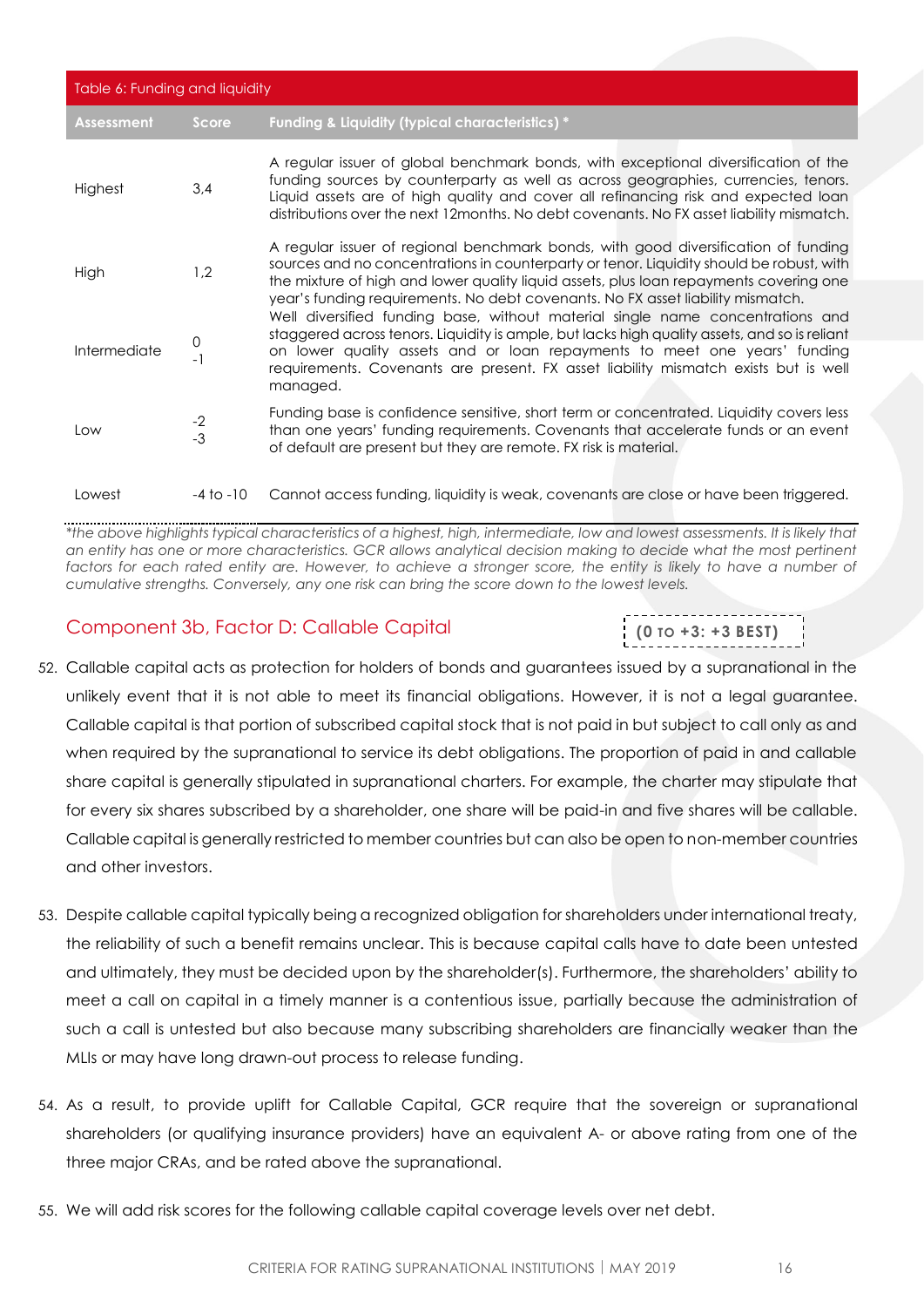| Table 7: Callable capital                                                              |            |  |
|----------------------------------------------------------------------------------------|------------|--|
| Coverage of net debt by A- (or better rated) rated shareholder<br>callable capital (%) | Risk score |  |
| 25%                                                                                    |            |  |
| 50%                                                                                    |            |  |
| 75%                                                                                    | ર          |  |

## <span id="page-16-0"></span>Component 4: Comparative Profile

### <span id="page-16-1"></span>Component 4, Factor A: Peer Comparison

56. GCR allow up to two positive or negative risk score adjustments for peer comparisons to create greater credit differentiation. Typically, this should be used when a supranational is a generally better or worse performing company than its peer group, across a number of fields but no one factor has created a ratings differential.

## <span id="page-16-2"></span>**Final Rating Adjustment Factors**

57. Once the risk score and the ACE has been established on the national or international scale(s), GCR then create the formal ratings on legal entities. In this stage, we move off the risk scoring framework and start adjusting the national/ international ratings because we are trying to establish the most applicable credit ratings hierarchy within a financial group and best hierarchy within a market/ asset class.

## <span id="page-16-3"></span>Rating Adjustment Factor 1: Instrument Rating(s)

58. The notching from the legal entity rating will depend on the nature of the instrument, whilst always respecting the credit hierarchy. We currently do not rate entities further down the credit hierarchy as we are unsure what the default of such an instrument would have on the entity.

| Table 8: Instrument ratings |          |                                                                                     |  |
|-----------------------------|----------|-------------------------------------------------------------------------------------|--|
| Debt Rating Types           | Notching | <b>Typical Characteristics</b>                                                      |  |
| Senior Unsecured            | 0        | Reflects the relevant legal entity rating on the supranational issuing the<br>debt. |  |
| Senior<br>Subordinated      | $-1$     | Contractually subordinated debt, no early write off trigger.                        |  |

**(-2 TO +2: +2 BEST)**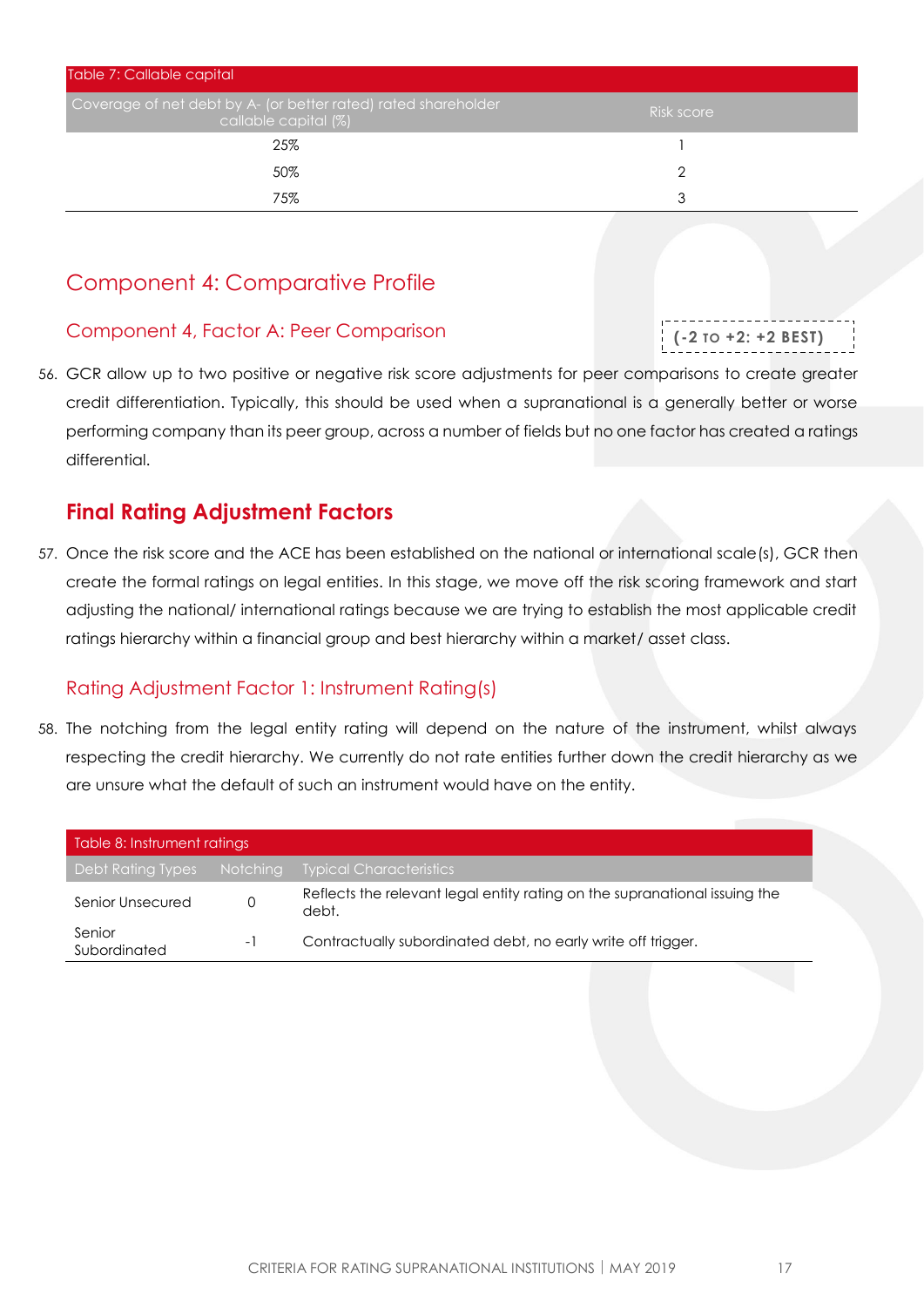#### **GLOSSARY OF TERMS/ACRONYMS USED IN THIS DOCUMENT AS PER GCR'S GLOSSARY**

| Administration          | A debtor unable to pay a judgement of debt or who cannot meet its financial obligations and does not have sufficient realisable<br>assets that can be attached in satisfaction of judgement or obligations. The debtor can apply for an administration order<br>interims of the Magistrates' Court Act 32 of 1944 (South Africa).                                                                                                |
|-------------------------|----------------------------------------------------------------------------------------------------------------------------------------------------------------------------------------------------------------------------------------------------------------------------------------------------------------------------------------------------------------------------------------------------------------------------------|
| Agent                   | An agreement where one party (agent) concludes a juristic act on behalf of the other (principal). The agent undertakes to<br>perform a task or mandate on behalf of the principal.                                                                                                                                                                                                                                               |
| Agreement               | A negotiated and usually legally enforceable understanding between two or more legally competent parties.                                                                                                                                                                                                                                                                                                                        |
| <b>Asset Quality</b>    | Refers primarily to the credit quality of a bank's earning assets, the bulk of which comprises its loan portfolio, but will also<br>include its investment portfolio as well as off balance sheet items. Quality in this context means the degree to which the loans<br>that the bank has extended are performing (ie, being paid back in accordance with their terms) and the likelihood that they will<br>continue to perform. |
| Asset                   | A resource with economic value that a company owns or controls with the expectation that it will provide future benefit.                                                                                                                                                                                                                                                                                                         |
| Assets                  | A resource with economic value that a company owns or controls with the expectation that it will provide future benefit.                                                                                                                                                                                                                                                                                                         |
| <b>Balance Sheet</b>    | Also known as Statement of Financial Position. A statement of a company's assets and liabilities provided for the benefit of<br>shareholders and regulators. It gives a snapshot at a specific point in time of the assets the company holds and how they have<br>been financed.                                                                                                                                                 |
| <b>Banking Book</b>     | Assets on a bank's balance sheet that are expected to be held to maturity. Banks are not required to mark these to market.<br>Unless there is reason to believe that the counterparty will default on its obligation, they are held at historical cost.                                                                                                                                                                          |
| Bond                    | A long term debt instrument issued by either a company, institution or the government to raise funds.                                                                                                                                                                                                                                                                                                                            |
| Borrower                | The party indebted or the person making repayments for its borrowings.                                                                                                                                                                                                                                                                                                                                                           |
| <b>Bullet Repayment</b> | The settlement of a security at maturity in a single principal repayment.                                                                                                                                                                                                                                                                                                                                                        |
| Callable                | A provision that allows an Issuer the right, not the obligation, to repurchase a security before its maturity at an agreed price.<br>The seller has the obligation to sell the security if the call option holder exercises the option.                                                                                                                                                                                          |
| Capacity                | The largest amount of insurance available from a company. In a broader sense, it can refer to the largest amount of insurance<br>available in the marketplace.                                                                                                                                                                                                                                                                   |
| Capital Adequacy        | A measure of the adequacy of an entity's capital resources in relation to its risks.                                                                                                                                                                                                                                                                                                                                             |
| Capital                 | The sum of money that is invested to generate proceeds.                                                                                                                                                                                                                                                                                                                                                                          |
| Cash                    | Funds that can be readily spent or used to meet current obligations.                                                                                                                                                                                                                                                                                                                                                             |
| Cede                    | To transfer all or part of a risk written by an insurer (the cedant or primary company) to a reinsurer.                                                                                                                                                                                                                                                                                                                          |
| Cedent                  | The party that transfers it's right in a cession.                                                                                                                                                                                                                                                                                                                                                                                |
| Cession                 | Amount of the insurance ceded to a reinsurer by the original insuring company (cedant) in a reinsurance transaction.                                                                                                                                                                                                                                                                                                             |
| Claim                   | 1. A request for payment of a loss, which may come under the terms of an insurance contract (insurance). 2. A formal request or<br>demand (corporate finance).                                                                                                                                                                                                                                                                   |
| Collateral              | Asset provided to a creditor as security for a loan or performance.                                                                                                                                                                                                                                                                                                                                                              |
| Concentrations          | A high degree of positive correlation between factors or excessive exposure to a single factor that share similar demographics or<br>financial instrument or specific sector or specific industry or specific markets.                                                                                                                                                                                                           |
| Conditions              | Provisions inserted in an insurance contract that qualify or place limitations on the insurer's promise to perform.                                                                                                                                                                                                                                                                                                              |
| Contract                | An agreement by which an insurer agrees, for a consideration, to provide benefits, reimburse losses or provide services for an<br>insured. A 'policy' is the written statement of the terms of the contract.                                                                                                                                                                                                                     |
| Correlation             | A term that describes the degree to which two variables move together. A correlation of 1 means that they move together<br>exactly, while a correlation of minus 1 means that they move in exactly the opposite direction from each other.                                                                                                                                                                                       |
| Country Risk            | The range of risks emerging from the political, legal, economic and social conditions of a country that have adverse<br>consequences affecting investors and creditors with exposure to the country, and may also include negative effects on financial<br>institutions and borrowers in the country.                                                                                                                            |
| Covenant                | A provision that is indicative of performance. Covenants are either positive or negative. Positive covenants are activities that the<br>borrower commits to, typically in its normal course of business. Negative covenants are certain limits and restrictions on the<br>borrowers' activities.                                                                                                                                 |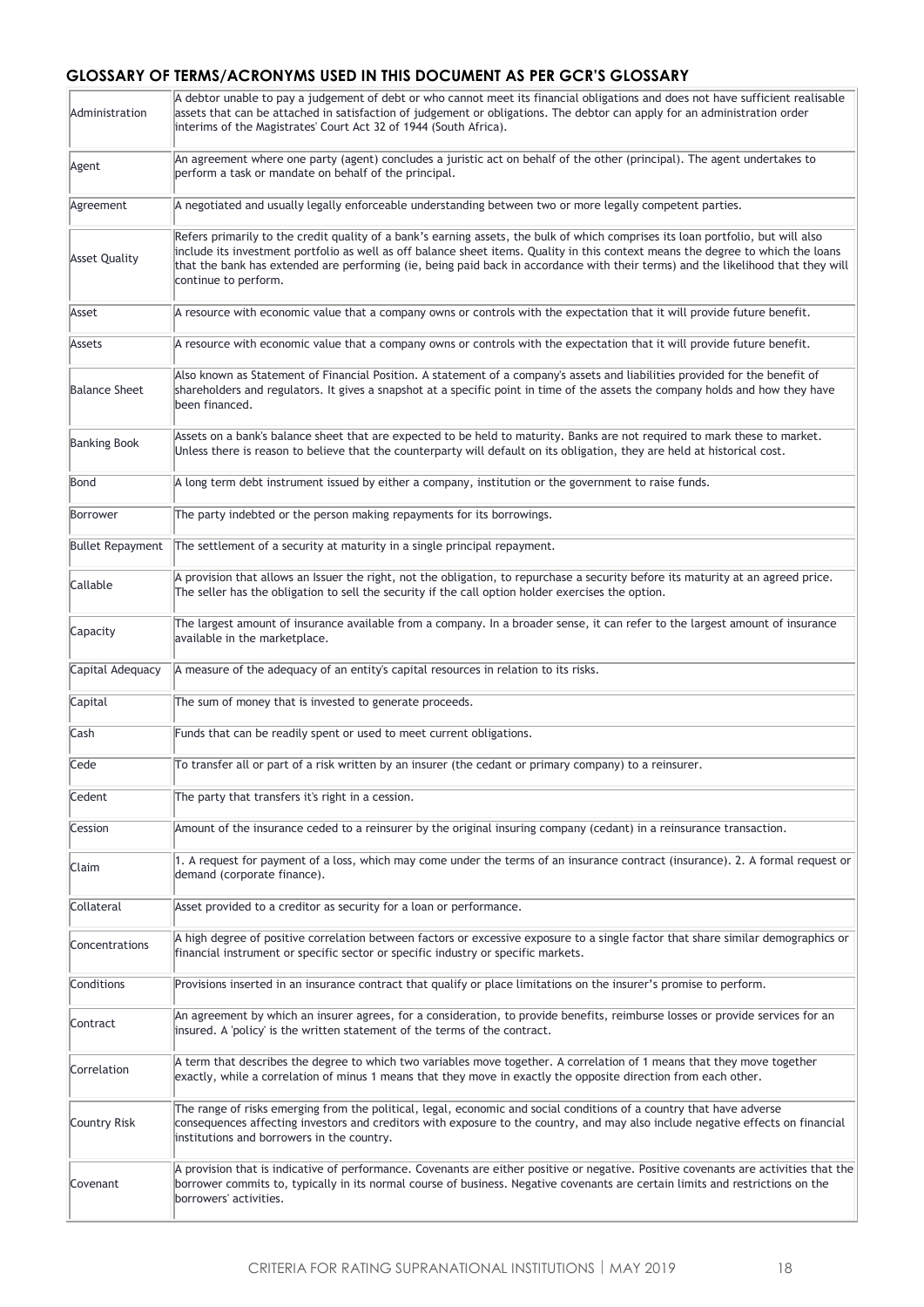| Coverage                  | The scope of the protection provided under a contract of insurance.                                                                                                                                                                                                                                                                                                                                                                                  |
|---------------------------|------------------------------------------------------------------------------------------------------------------------------------------------------------------------------------------------------------------------------------------------------------------------------------------------------------------------------------------------------------------------------------------------------------------------------------------------------|
|                           | Credit Assessment   See GCR Rating Scales, Symbols and Definitions.                                                                                                                                                                                                                                                                                                                                                                                  |
| Credit Default<br>Swap    | A form of insurance against non-performance of a third party's obligations.                                                                                                                                                                                                                                                                                                                                                                          |
| <b>Credit Rating</b>      | An opinion regarding the creditworthiness of an entity, a security or financial instrument, or an issuer of securities or financial<br>instruments, using an established and defined ranking system of rating categories.                                                                                                                                                                                                                            |
| Credit Risk               | The possibility that a bond issuer or any other borrowers (including debtors/creditors) will default and fail to pay<br>the principal and interest when due.                                                                                                                                                                                                                                                                                         |
| Credit                    | A contractual agreement in which a borrower receives something of value now, and agrees to repay the lender at some date in<br>the future, generally with interest. The term also refers to the borrowing capacity of an individual or company                                                                                                                                                                                                       |
| Creditor                  | A credit provider that is owed debt obligations by a debtor.                                                                                                                                                                                                                                                                                                                                                                                         |
| Creditworthiness          | An assessment of a debtor's ability to meet debt obligations.                                                                                                                                                                                                                                                                                                                                                                                        |
| <b>Currency Risk</b>      | The potential for losses arising from adverse movements in exchange rates.                                                                                                                                                                                                                                                                                                                                                                           |
| Debt                      | An obligation to repay a sum of money. More specifically, it is funds passed from a creditor to a debtor in exchange<br>for interest and a commitment to repay the principal in full on a specified date or over a specified period.                                                                                                                                                                                                                 |
| Default                   | A default occurs when: 1.) The Borrower is unable to repay its debt obligations in full; 2.) A credit-loss event such as charge-off,<br>specific provision or distressed restructuring involving the forgiveness or postponement of obligations; 3.) The borrower is past<br>due more than X days on any debt obligations as defined in the transaction documents; 4.) The obligor has filed for bankruptcy<br>or similar protection from creditors. |
| Derivative                | A financial instrument that offers a return based on the return of another underlying asset.                                                                                                                                                                                                                                                                                                                                                         |
| Diversification           | Spreading risk by constructing a portfolio that contains different exposures whose returns are relatively uncorrelated. The term<br>also refers to companies which move into markets or products that bear little relation to ones they already operate in.                                                                                                                                                                                          |
| Environment               | The surroundings or conditions in which an entity operates (Economic, Financial, Natural).                                                                                                                                                                                                                                                                                                                                                           |
| Equity Investment         | An instrument that signifies an ownership position of shares of stock in a company that is either listed or traded on a stock<br>exchange (also known as a counter) or are unlisted.                                                                                                                                                                                                                                                                 |
| Equity                    | Equity is the holding or stake that shareholders have in a company. Equity capital is raised by the issue of new shares or by<br>retaining profit.                                                                                                                                                                                                                                                                                                   |
| <b>Exchange Rate</b>      | The value of one country's currency expressed in terms of another.                                                                                                                                                                                                                                                                                                                                                                                   |
| <b>Expected Loss</b>      | Losses that a bank expects to bear over a certain period (generally a year). These losses are a consequence of doing business,<br>namely the bank's role as financial intermediary.                                                                                                                                                                                                                                                                  |
| Exposure                  | Exposure is the amount of risk the holder of an asset or security is faced with as a consequence of holding the security or asset.<br>For a company, its exposure may relate to a particular product class or customer grouping. Exposure may also arise from an<br>overreliance on one source of funding. In insurance, it refers to an indvdual or company's vulnerability to varous risks                                                         |
| Financial<br>Institution  | An entity that focuses on dealing with financial transactions, such as investments, loans and deposits.                                                                                                                                                                                                                                                                                                                                              |
| <b>Financial Leverage</b> | The degree to which a company uses debt and equity in its capital structure.                                                                                                                                                                                                                                                                                                                                                                         |
| Fix                       | The setting of a currency or commodity price for trade at a future date.                                                                                                                                                                                                                                                                                                                                                                             |
| <b>Fixed Assets</b>       | Assets of a company that will be used or held for longer than a year. They include tangible assets, such as land and equipment,<br>stake in subsidiaries and other investments, as well as intangible assets such as goodwill, information technology or a company's<br>logo and brand.                                                                                                                                                              |
| Forecast                  | A calculation or estimate of future financial events.                                                                                                                                                                                                                                                                                                                                                                                                |
| Going Concern             | An accounting convention that assumes a company will continue to exist and trade normally for the foreseeable future. In<br>practice this is likely to mean at least for the next 12 months.                                                                                                                                                                                                                                                         |
| Guarantee                 | An undertaking in writing by one person (the guarantor) given to another, usually a bank (the creditor) to be answerable for the<br>debt of a third person (the debtor) to the creditor, upon default of the debtor.                                                                                                                                                                                                                                 |
| Hybrid                    | A form of security that has characteristics of various types of transaction or product.                                                                                                                                                                                                                                                                                                                                                              |
| Income                    | Money received, especially on a regular basis, for work or through investments.                                                                                                                                                                                                                                                                                                                                                                      |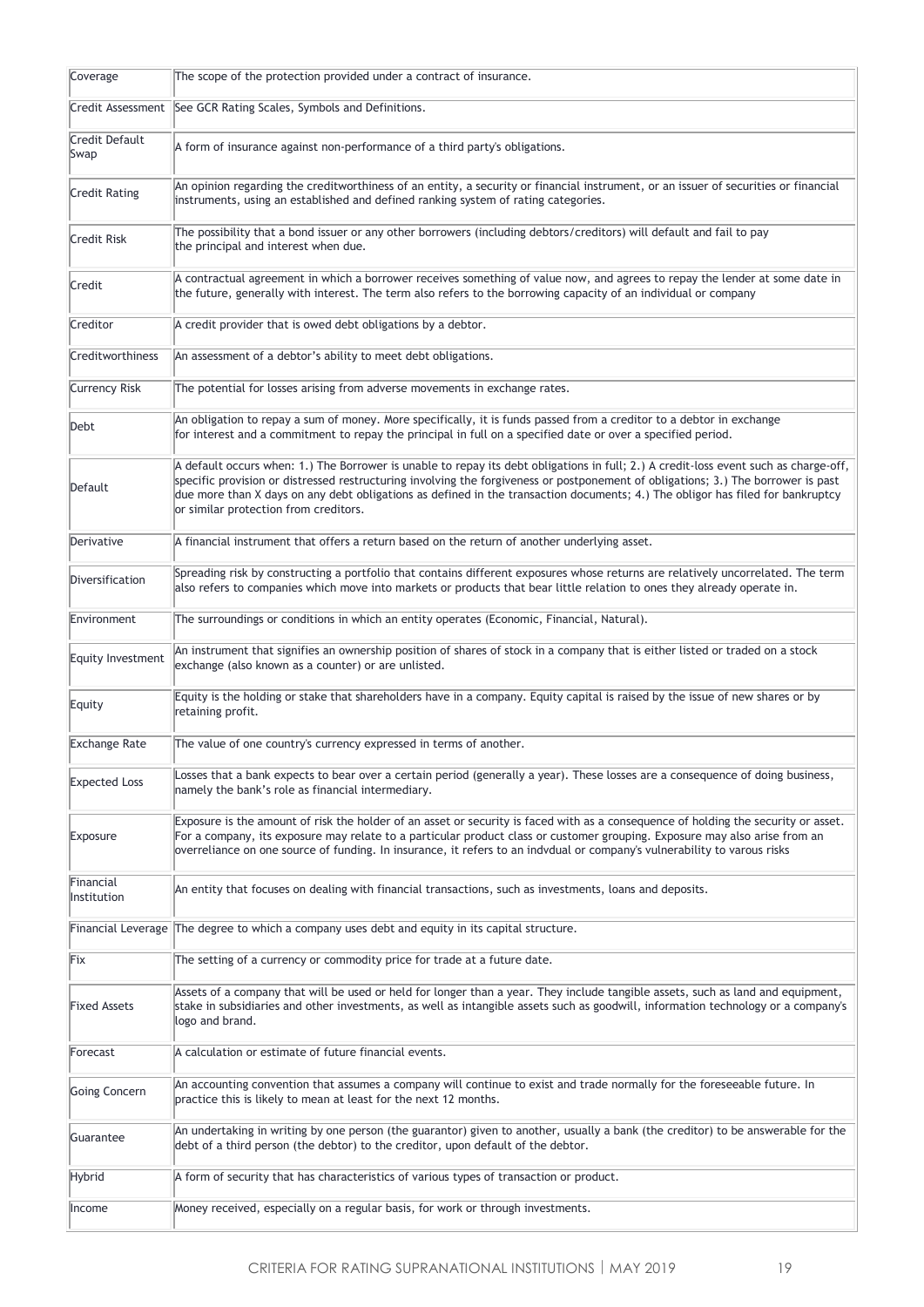| Insurance                      | Provides protection against a possible eventuality.                                                                                                                                                                                                                                                                                                                                                                                                                                                                                       |
|--------------------------------|-------------------------------------------------------------------------------------------------------------------------------------------------------------------------------------------------------------------------------------------------------------------------------------------------------------------------------------------------------------------------------------------------------------------------------------------------------------------------------------------------------------------------------------------|
| Interest Rate Risk             | The potential for losses or reduced income arising from adverse movements in interest rates.                                                                                                                                                                                                                                                                                                                                                                                                                                              |
| Interest Rate                  | The charge or the return on an asset or debt expressed as a percentage of the price or size of the asset or debt. It is usually<br>expressed on an annual basis.                                                                                                                                                                                                                                                                                                                                                                          |
| Interest                       | Scheduled payments made to a creditor in return for the use of borrowed money. The size of the payments will be determined<br>by the interest rate, the amount borrowed or principal and the duration of the loan.                                                                                                                                                                                                                                                                                                                        |
| International Scale<br>Rating. | An opinion of creditworthiness relative to a global pool of issuers and issues.                                                                                                                                                                                                                                                                                                                                                                                                                                                           |
| <b>Issuer</b>                  | The party indebted or the person making repayments for its borrowings.                                                                                                                                                                                                                                                                                                                                                                                                                                                                    |
| LC                             | An LC is a guarantee by a bank on behalf of a corporate customer that payment will be made if that entity cannot to meet its<br>obligations.                                                                                                                                                                                                                                                                                                                                                                                              |
| Leverage                       | With regard to corporate analysis, leverage (or gearing) refers to the extent to which a company is funded by debt.                                                                                                                                                                                                                                                                                                                                                                                                                       |
| Liabilities                    | All financial claims, debts or potential losses incurred by an individual or an organisation.                                                                                                                                                                                                                                                                                                                                                                                                                                             |
| Liability                      | All financial claims, debts or potential losses incurred by an individual or an organisation.                                                                                                                                                                                                                                                                                                                                                                                                                                             |
| Liquid Assets                  | Assets, generally of a short term, that can be converted into cash.                                                                                                                                                                                                                                                                                                                                                                                                                                                                       |
| Liquidity                      | The speed at which assets can be converted to cash. It can also refer to the ability of a company to service its debt obligations<br>due to the presence of liquid assets such as cash and its equivalents. Market liquidity refers to the ease with which<br>a security can be bought or sold quickly and in large volumes without substantially affecting the market price.                                                                                                                                                             |
| Loan                           | A sum of money borrowed by a debtor that is expected to be paid back with interest to the creditor. A debt instrument where<br>immovable property is the collateral for the loan. A mortgage gives the lender a right to take possession of the property if the<br>borrower fails to repay the loan. Registration is a prerequisite for the existence of any mortgage loan. A mortgage can be<br>registered over either a corporeal or incorporeal property, even if it does not belong to the mortgagee. Also called a Mortgage<br>bond. |
| Long-Term Rating               | A long term rating reflects an issuer's ability to meet its financial obligations over the following three to five year period,<br>including interest payments and debt redemptions. This encompasses an evaluation of the organisation's current financial<br>position, as well as how the position may change in the future with regard to meeting longer term financial obligations.                                                                                                                                                   |
| Long-Term                      | Not current; ordinarily more than one year.                                                                                                                                                                                                                                                                                                                                                                                                                                                                                               |
| Loss Given Default             | This is an estimate of the amount of the exposure at default that will not be recovered. It also includes other costs such as legal<br>costs.                                                                                                                                                                                                                                                                                                                                                                                             |
| Loss                           | 1. A tangible or intangible, financial or non-financial loss of economic value. 2. The happening of the event for which insurance<br>pays (insurance).                                                                                                                                                                                                                                                                                                                                                                                    |
| Mandate                        | Authorisation or instruction to proceed with an undertaking or to take a course of action. A borrower, for example, might<br>instruct the lead manager of a bond issue to proceed on the terms agreed.                                                                                                                                                                                                                                                                                                                                    |
| <b>Market Risk</b>             | Volatility in the value of a security/asset due to movements in share prices, interest rates, currencies, commodities or wider<br>economic factors.                                                                                                                                                                                                                                                                                                                                                                                       |
| Market                         | An assessment of the property value, with the value being compared to similar properties in the area.                                                                                                                                                                                                                                                                                                                                                                                                                                     |
| National Scale<br>Rating       | National scale ratings measure creditworthiness relative to issuers and issues within one country.                                                                                                                                                                                                                                                                                                                                                                                                                                        |
| Notching                       | A movement in ratings.                                                                                                                                                                                                                                                                                                                                                                                                                                                                                                                    |
| Obligation                     | The title given to the legal relationship that exists between parties to an agreement when they acquire personal rights against<br>each other for entitlement to perform.                                                                                                                                                                                                                                                                                                                                                                 |
| Obligor                        | The party indebted or the person making repayments for its borrowings.                                                                                                                                                                                                                                                                                                                                                                                                                                                                    |
| <b>Off Balance Sheet</b>       | Off balance sheet items are assets or liabilities that are not shown on a company's balance sheet. They are usually referred to in<br>the notes to a company's accounts.                                                                                                                                                                                                                                                                                                                                                                  |
| <b>Operational Risk</b>        | The risk of loss resulting from inadequate or failed internal processes, people or systems or from external events. This includes<br>legal risk, but excludes strategic risk and reputational risk.                                                                                                                                                                                                                                                                                                                                       |
| Option                         | An option gives the buyer or holder the right, but not the obligation, to buy or sell an underlying financial asset at a pre-<br>determined price.                                                                                                                                                                                                                                                                                                                                                                                        |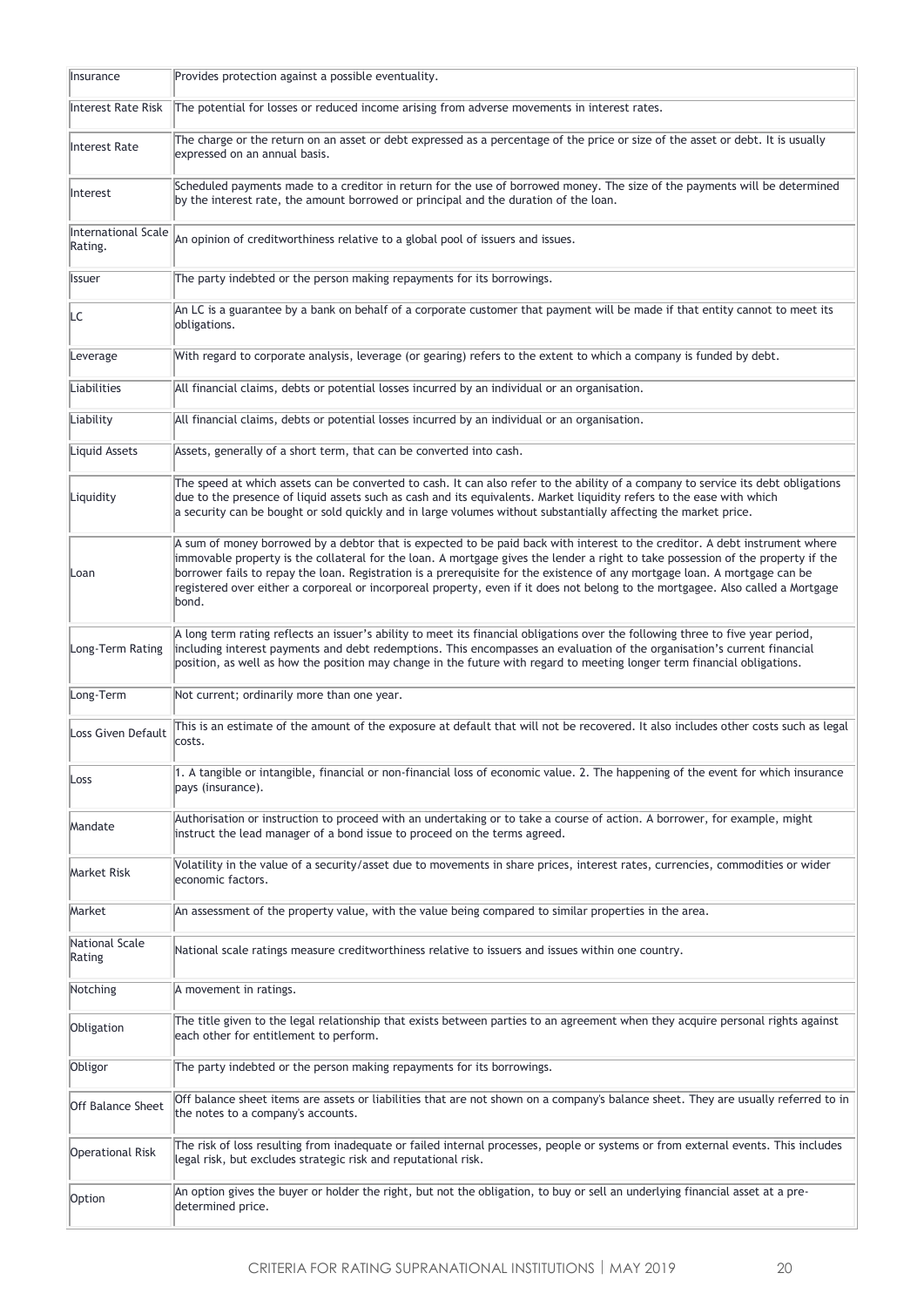| Performing Loan         | A loan is said to be performing if the borrower is paying the interest on it on a timely basis.                                                                                                                                                                                                                                                                                                        |
|-------------------------|--------------------------------------------------------------------------------------------------------------------------------------------------------------------------------------------------------------------------------------------------------------------------------------------------------------------------------------------------------------------------------------------------------|
| Performing              | An obligation that performs according to its contractual obligations.                                                                                                                                                                                                                                                                                                                                  |
| Policy                  | The legal document issued by the company to the policyholder, which outlines the conditions and terms of the insurance.                                                                                                                                                                                                                                                                                |
| Premium                 | The price of insurance protection for a specified risk for a specified period of time.                                                                                                                                                                                                                                                                                                                 |
| Private                 | An issuance of securities without market participation, however, with a select few investors. Placed on a private basis and not in<br>the open market.                                                                                                                                                                                                                                                 |
| Probability             | The likelihood or relative frequency of an event expressed in a number between zero and one. The throw of a die is an example.<br>The probability of throwing five is found by dividing the number of faces that have a five (1) by the total number of faces (6).<br>That is a probability of one-sixth or one divided by six, which is .17. See also Degree of Risk, Law of Large Numbers, and Odds. |
| Refinancing             | The issue of new debt to replace maturing debt. New debt may be provided by existing or new lenders, with a new set of terms<br>in place.                                                                                                                                                                                                                                                              |
| Release                 | An agreement between the creditor and debtor, in terms of which the creditor release the debtor from its obligations.                                                                                                                                                                                                                                                                                  |
| Repayment               | Payment made to honour obligations in regards to a credit agreement in the following credited order: 3.) Satisfy the due or<br>unpaid interest charges; 4.) Satisfy the due or unpaid fees or charges; and 5.) To reduce the amount of the principal debt.                                                                                                                                             |
| Reserve                 | $(1)$ An amount representing actual or potential liabilities kept by an insurer to cover debts to policyholders. (2) An amount<br>allocated for a special purpose. Note that a reserve is usually a liability and not an extra fund. On occasion a reserve may be an<br>asset, such as a reserve for taxes not yet due.                                                                                |
| Reserves                | A portion of funds allocated for an eventuality.                                                                                                                                                                                                                                                                                                                                                       |
| Risk Management         | Process of identifying and monitoring business risks in a manner that offers a risk/return relationship that is acceptable to an<br>entity's operating philosophy.                                                                                                                                                                                                                                     |
| <b>Risk Weighting</b>   | A weighting allocated to certain assets or obligations that have higher amount of risk attached to it than another.                                                                                                                                                                                                                                                                                    |
| <b>Risk</b>             | The chance of future uncertainty (i.e. deviation from expected earnings or an expected outcome) that will have an impact on<br>objectives.                                                                                                                                                                                                                                                             |
| Seasoning               | The age of an asset, the time period passed since origination.                                                                                                                                                                                                                                                                                                                                         |
| Senior                  | A security that has a higher repayment priority than junior securities.                                                                                                                                                                                                                                                                                                                                |
| Shareholder             | An individual, entity or financial institution that holds shares or stock in an organisation or company.                                                                                                                                                                                                                                                                                               |
| Short Term              | Current; ordinarily less than one year.                                                                                                                                                                                                                                                                                                                                                                |
| Sovereign Debt          | A bond issued by a government or a government-backed agency.                                                                                                                                                                                                                                                                                                                                           |
| Spread                  | The interest rate that is paid in addition to the reference rate for debt securities.                                                                                                                                                                                                                                                                                                                  |
|                         | Subordinated Debt Debt that in the event of a default is repaid only after senior obligations have been repaid. It is higher risk than senior debt.                                                                                                                                                                                                                                                    |
| Surveillance            | Process of monitoring a transaction according to triggers, covenants and key performance indicators.                                                                                                                                                                                                                                                                                                   |
| Swap                    | An exchange of payment streams between two parties for their mutual benefit. Swaps can involve an exchange of debt<br>obligations, interest payments or currencies, with a commitment to re-exchange them at a specified time.                                                                                                                                                                         |
| Tenor                   | The time from the value date until the expiry date of an instrument, typically a loan or option.                                                                                                                                                                                                                                                                                                       |
| <b>Total Capital</b>    | The sum of owner's equity and admissible supplementary capital.                                                                                                                                                                                                                                                                                                                                        |
| <b>Underwriting</b>     | The process of selecting risks and classifying them according to their degrees of insurability so that the appropriate rates may be<br>assigned. The process also includes rejection of those risks that do not qualify.                                                                                                                                                                               |
| Valuation               | An assessment of the property value, with the value being compared to similar properties in the area.                                                                                                                                                                                                                                                                                                  |
| <b>Weighted Average</b> | An average resulting from the multiplication of each component by a factor reflecting its importance or, relative size to a pool<br>of assets or liabilities.                                                                                                                                                                                                                                          |
| Weighted                | The weight that a single obligation has in relation to the aggregated pool of obligations. For example, a single mortgage<br>principal balance divided by the aggregated mortgage pool principal balance.                                                                                                                                                                                              |